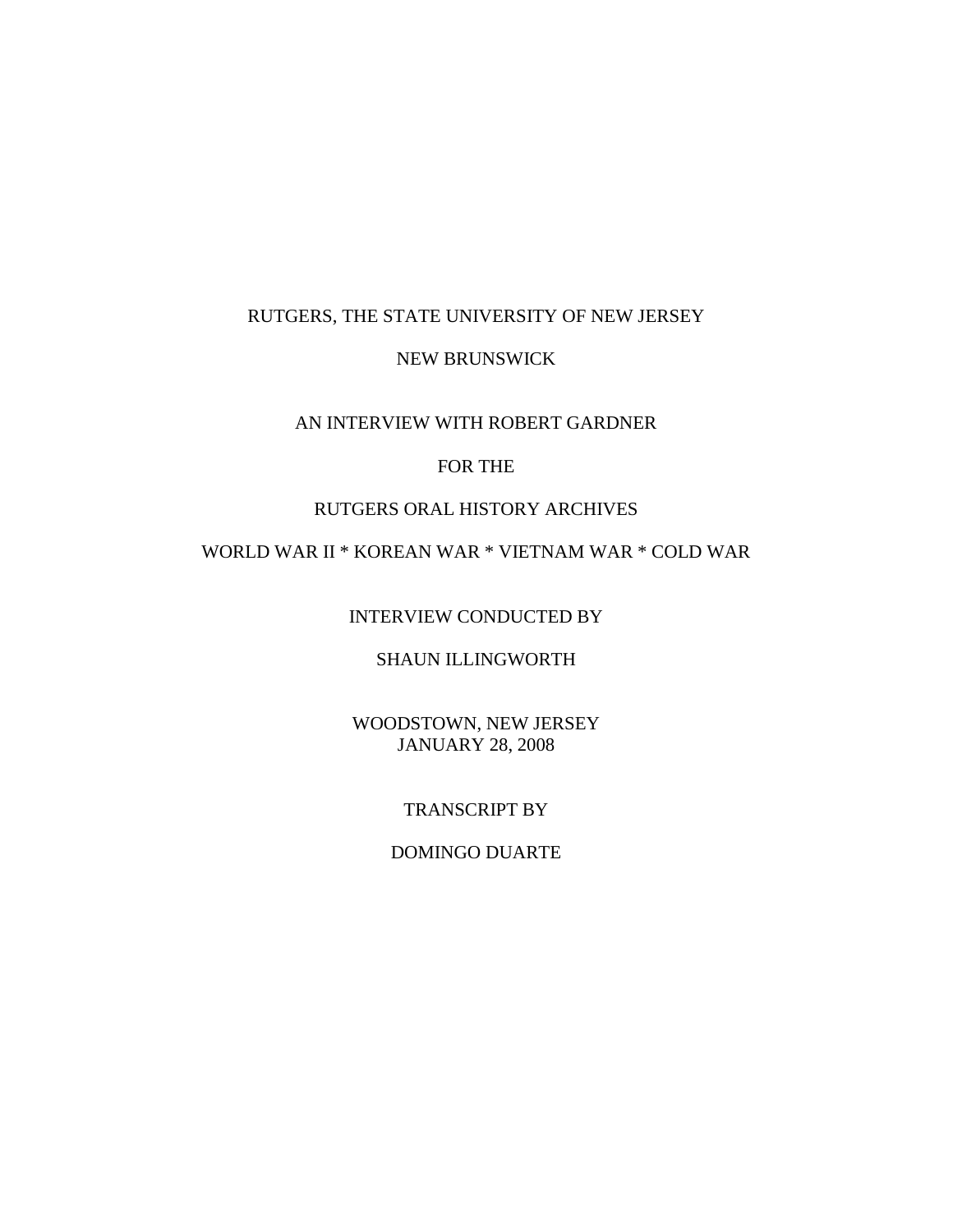Shaun Illingworth: This begins an interview with Robert Gardner on January 28, 2008, in Woodstown, New Jersey, with Shaun Illingworth. Thank you very much for having me here today. To begin, could you tell me where and when you were born?

RG: April 21, 1922. [Does] that figure out right, '22 to '08 is eighty-five?

SI: Yes. You turned eighty-five this last …

RG: … April, born somewhere in Ohio. I'd have to look it up. I don't remember. … I can't remember. I was there, but I can't remember. [laughter]

SI: What were your parents' names?

RG: My father's name was Robert. I am not a junior. My middle initial, my middle name, is different than his. So, I'm not a junior, but I still have the same first name. My mother's name was Mary and, to all of her friends, she was always Molly. [Editor's Note: Mr. Gardner's maiden name was Klipple.] Someplace in Ohio, started with a "Z;" I'd have to look it up. I don't remember.

SI: We can add it to the transcript later.

RG: All right, 1922, yes.

SI: How did the family wind up in Ohio at that point?

RG: My father went to Ohio State College. I remember him telling a story that when he told his folks he was going to go to Ohio State, they all broke out in a cry of sympathy that he was going into "Indian Country," [laughter] and, of course, that was ten thousand years ago, of course, and it practically was Indian Country, but, anyway, that's how he got [to Ohio]. He went to Ohio State, and one of his professors was a Professor Bear and he was a soils specialist. … When it came my turn to go to college, we had already moved to New Jersey and it was to our financial advantage to go to Rutgers, where Dr. Firman Bear was also the same Bear that taught my father.

SI: Really?

RG: He was teaching me. … Bear had transferred East, to Rutgers; … so much for Bear. I was in the ROTC, the Rutgers undergraduate chapter of ROTC, and that's how I got involved with the Army, because I was going to get drafted one way or the other and I thought the easiest way was, [the] "chicken out" way, was through ROTC; go ahead.

SI: Can I ask a few more questions about your family background?

RG: Yes.

SI: Where was your father's family from?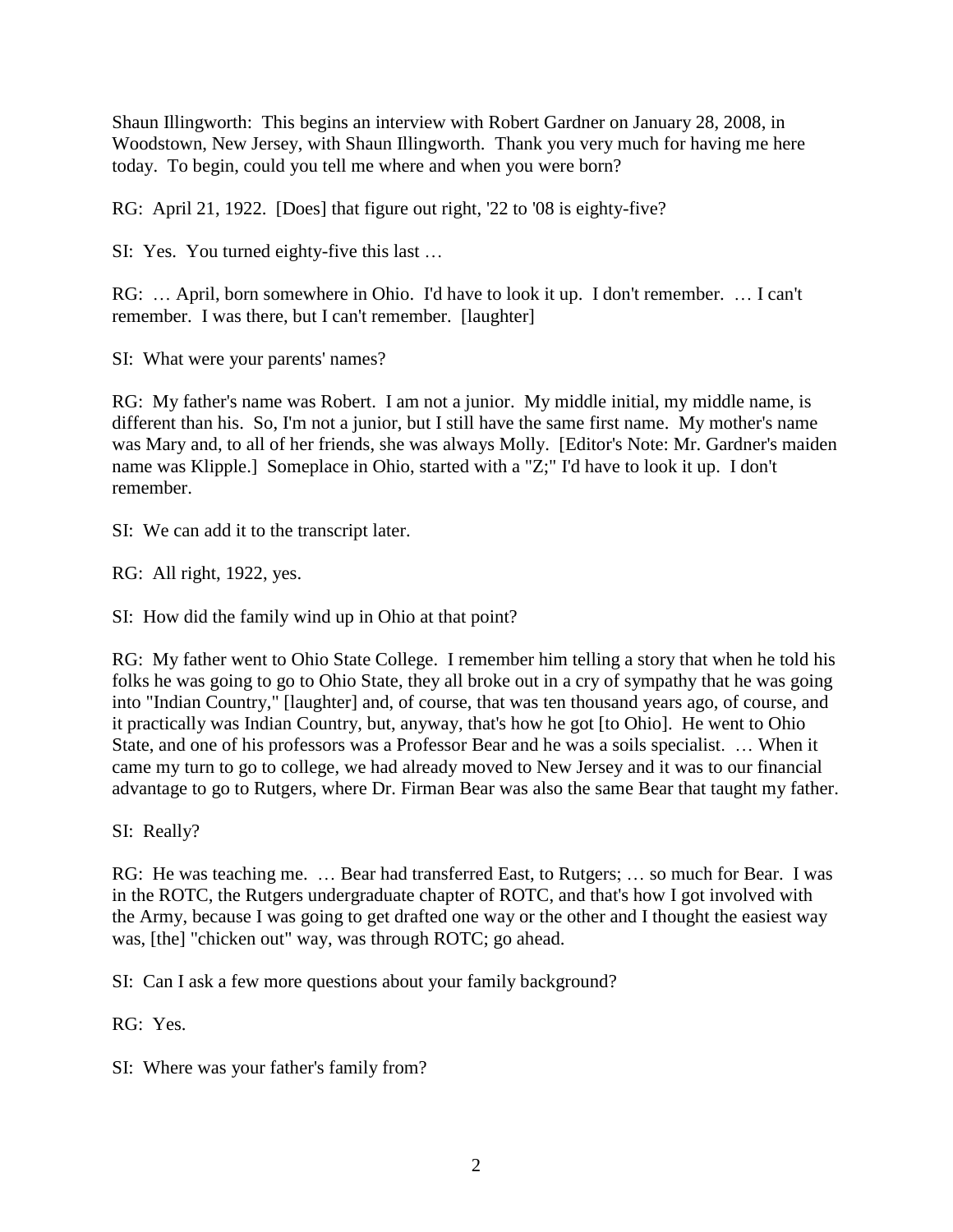RG: Pennsylvania, outside of Scranton, and Mother's family was there, too. Factoryville, you ever hear of that? outside of Scranton somewhere, Milwaukee, just a dip in the road. Okay, they came from Pennsylvania.

SI: Do you know how they met?

RG: No idea. No, I don't remember any gossip about that. [laughter] No, I have no idea how they met. They were both from Pennsylvania and they were married before they went to Ohio, of course, and he went to Ohio because that's where the job was.

SI: What did he do for a living?

RG: County agricultural agent. That's how I got my start, because I was following him around like a puppy dog, and every picnic and every fair, every this [or that], it's the same old story. It's like living out of a suitcase, almost, but it wasn't quite that bad, but, anyway, he got his start in … Ohio, as an agricultural agent in Ohio, and then, after awhile, … I can't fix the time, but he got a job in New Jersey and we moved to Somerville, which you've heard of, no doubt, and he was ag agent in Somerset County forever. … That's how I got my start, because I was following him around and ... learning, trying to learn everything he knew, which I never did. He always outsmarted me. [laughter] Anyway, that's how we got to New Jersey, and I'm an only child. I was a spoiled only child, and thank God I was, because there were a lot of advantages to that. [laughter] What else can I tell you?

SI: You grew up in Somerville.

RG: Yes, went to Somerville High School, grammar school, I mean, kindergarten, grammar school, high school, and then, on to Rutgers.

SI: What do you remember about Somerville in the 1920s and 1930s, when you were growing up? What was it like?

RG: Oh, I remember Somerville as having a great automobile agency, Duryea's Automobile Agency. You could walk the streets of Somerville any time of day or night without carrying a gun. They had all the municipal services. One time, the mayor lived around the corner, or a couple of blocks away from where we were, so, we had a first name basis with the mayor, one time. Well, it was a nice town and, every once in awhile, we get a card or a Christmas card from one of my old playmates, and [they] tell us about the number of Hispanics and the number of people moving in, not all complimentary, but it's not Camden, pardon the expression, it's not Camden, but it's not the old …

### SI: The old Somerville?

RG: The old Somerville; nothing is. I mean, this is not the old Woodstown, it's not the old Windsor, it's not the old; so what?

SI: Was it very rural back then? Were there a lot of farms, or was it more suburban back then?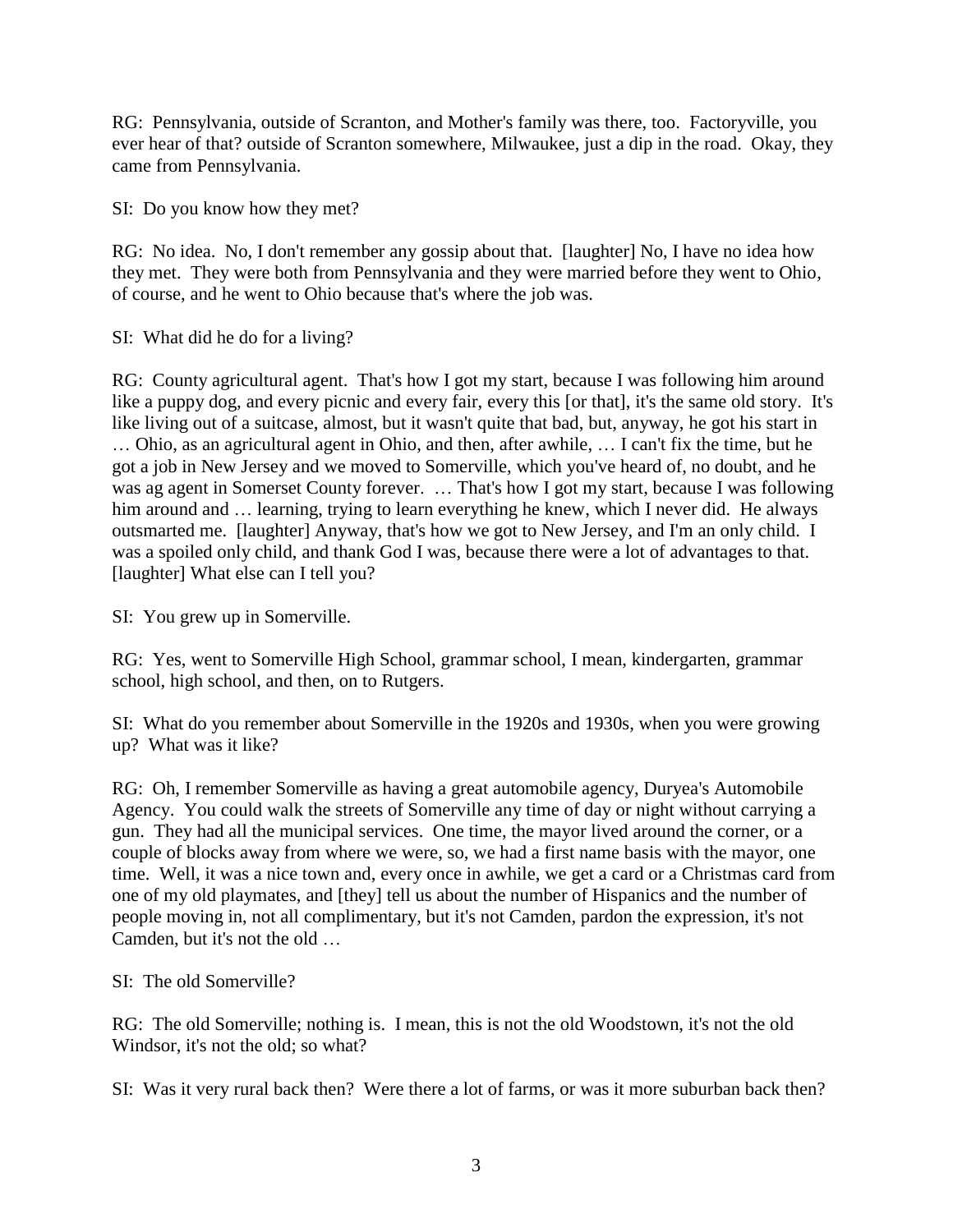RG: The only thing that I remember is Manville, Manville and somebody. They make asbestos.

SI: Johns Manville?

RG: Yes, and that was the nearest manufacturing that I could remember. There were possibly others, but Manville was always in the news.

SI: Were you involved in clubs in town? Did you have hobbies, like Boy Scouts or anything?

RG: No. There seems to be a faint recollection of a YMCA [Young Men's Christian Association], a, quote, "Hi-Y," H-I-Capital-Y, but I don't remember any Boy Scout activity. We all had bicycles, but there was no bicycle club, that I know of. All I could come up with is that YMCA group. I don't know where that came [in].

SI: Was that mostly sports or was it other activities?

RG: No. … I was not athletic. What did I do in high school, anything? No, I just barely went to school, went to high school. No, I was not an athlete. No, that's all dim, dark, beyond recall, sorry. [laughter]

SI: Did you have to work at all when you were a teenager?

RG: Well, I don't recall being beaten over the head to work, or … had to go to work, or whether I did go to work. When I was bigger, then, when I was of high school age, yes, I worked on the neighboring farms, drove a team of horses, … raked hay, hauled bales, loaded bales on a wagon, helped with the milking, feeding the calves, feeding the cows. It was strictly day labor. I commuted. I either walked or rode a bicycle to a farm. It wasn't necessarily the same farm every day, but I worked on somebody's farm most of the time, after I was; well, I was going to say how old I was. I had to be, probably, … twelve or thirteen or fourteen. I'm guessing now. I don't know. Where are we now?

SI: How did the Great Depression affect your town and your family?

RG: Well, I remember Dad coming home for supper one night and had an emergency [discussion], had a rapid exchange of information, with my mother, which I really … wasn't supposed to pay much attention to, but the net result was that he told her we were getting a cut in pay, that he was getting a cut in pay. … We tried to cut back, as I recall, with the expenses of grocery shopping, for one, as to buy food that would go further or last longer or stretch it out, but we were not in a poverty situation at all. We were aware of a declining economy, but we were not destitute and we were not welfare people.

SI: Did you have to do a lot of chores around the house?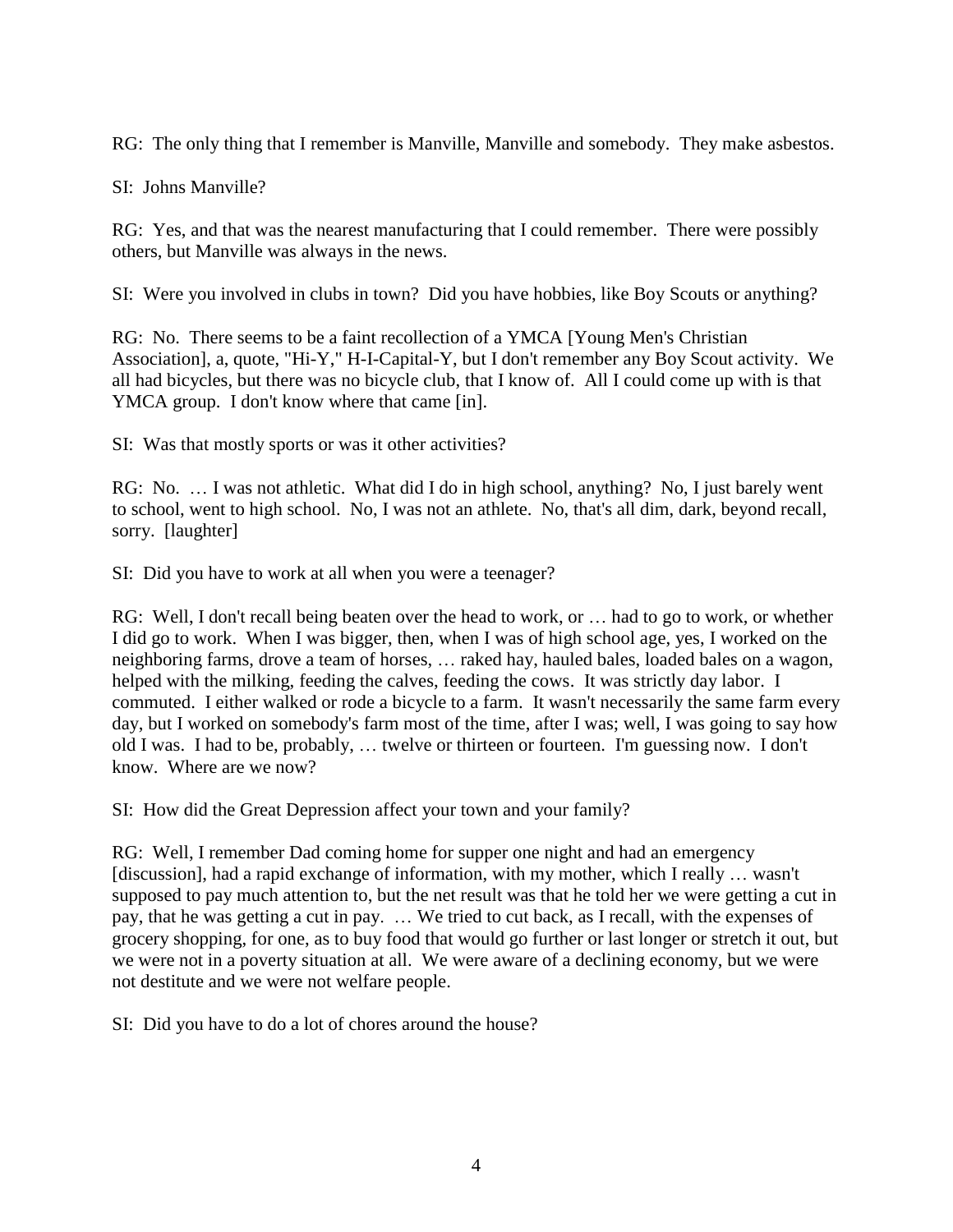RG: Yes. Well, I was … the only son they had, the only child they had, so, yes, I was responsible for doing a little "boy work," inside and outside, but there was no problem. I didn't have any major conflict about anything.

SI: What kind of jobs would you do? Would you gather wood?

RG: Empty wastebaskets, burn the trash. I mean, we could have an open fire in those days. You'd take a big wire basket-type out alongside the curb and set it on fire and bring it back in. Well, one time, we had a dog and I [was] the dog walker. Boy, you're digging me back ... where I have no idea … where I can go from here.

SI: That is all right. Did you see how the Depression affected the people around you, like in the town?

RG: No recollection, no recollection.

SI: Do you remember transients ever coming through and asking for a meal, or coming up to the back door?

RG: No, no, I don't remember that. Possibly, they did, but I don't remember. I could have been at school. I don't know. I have no memory of that.

SI: What about Roosevelt and the New Deal? What did your family think of Roosevelt?

RG: I have no idea.

SI: Did you see any of the New Deal programs being put into action around Somerville?

RG: No. That was beyond my ken. [laughter]

SI: You mentioned that you were following your father around, as you put it. Did you actually go out with him when he would make the rounds as a county agent?

RG: No, not as that, but, if they had a farmers' picnic or the county fair or a dedication, or something, well, anyway, I would go along as a chore boy. I would set up tables, set up chairs, set up exhibits, set up posters. I was just a handyman, but this was only on special occasions, when they had to do something at the picnic ground or a ballpark or at a backend of a diner, or someplace, that … had to be set up as kind of a meeting place. … That's when I would get my knowledge firsthand, just from doing those picnics and setting up exhibits and stuff, but I didn't go on a day-to-day basis, no.

SI: Were you involved in any 4-H activities outside of that?

RG: No, no. That was a rural thing and, if I had been, I would immediately have been suspicious, because of the close tie, but I was not.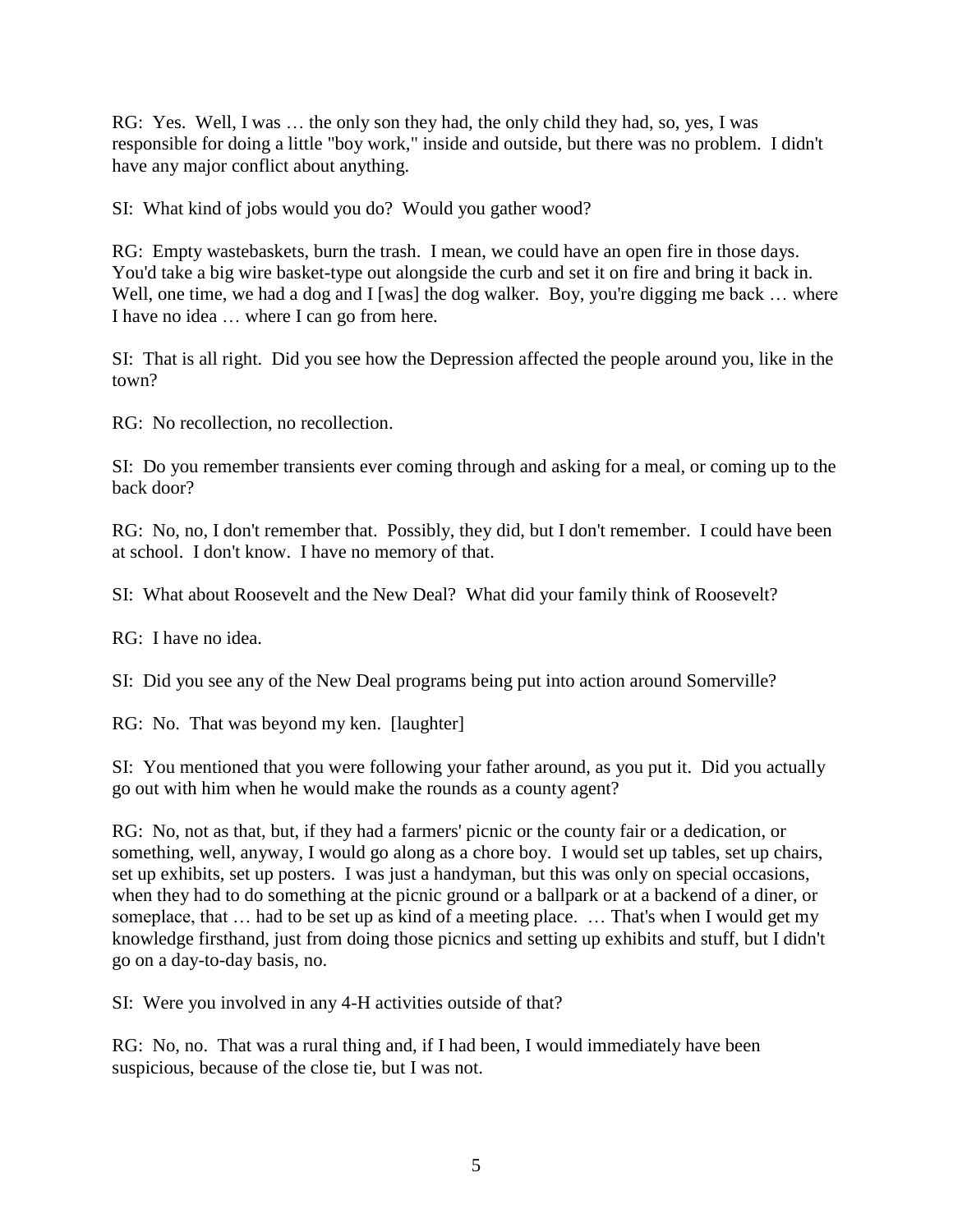SI: In high school, did you think that you were going to go on to college? What did you think was going to happen to you? Do you think you were going to go get a job or did you want to go to college?

RG: Well, I think I was brought up, from the year one, that I would probably go to college. I mean, I was told that was going to happen, you know, more or less. [laughter] So, no, I never had any concern about it, any qualms about it.

SI: Even in high school, were you always interested in things like agriculture and science? What were you interested in?

RG: No, not really, but I got more interested in it from association, I guess, than from anything else. … See, all my parents' social friends were farmers at that time. As I recall it, [they] had a game called, card game called, Five Hundred. I couldn't tell you any more about playing cards today than I did then, but their Five Hundred card group would meet at our house on social occasions and they were all farmers. I don't recall any; we had a mailman living across the street, we had a banker living across the street, we had a politician living up there, but all our social friends were farmers, not those people over there, down around town. … I don't know why, I mean, I have no idea why that was, but that's what it was.

SI: Did your father associate with any of the faculty of the College of Agriculture at Rutgers?

RG: Not socially, that I know of. Oh, they always had meetings, meetings and meetings. … It's an aside, this hasn't anything to do chronologically with what we're talking about now, but … this is long after the war. I was looking for a job and somebody said, "New Brunswick, … Middlesex County, was looking for an assistant," and they said, "Put your name in for Middlesex County," and some of the older and wiser agents in other counties said, "Don't bother putting your name in for Middlesex. It's too close to New Brunswick. Every time the phone rings, somebody from New Brunswick's going to be hollering down your head. Go further away." [laughter] Well, whatever it was, and it turned out to be good advice, but, no, to answer your question, no, I didn't. We did not socialize with other agents.

SI: Had you ever been to Rutgers before you came as a freshman?

RG: I can't recall ever being there; no, I was a total stranger when I walked in. It was reasonably close. There's no reason I couldn't have been. I don't recall what we were doing there. I have no idea.

SI: Did you have any scholarships or anything to Rutgers?

RG: … Only son of an employee.

SI: Okay, that is right.

RG: I do not know how much it amounted to, but it was worthwhile going there for a son of an employee, basically.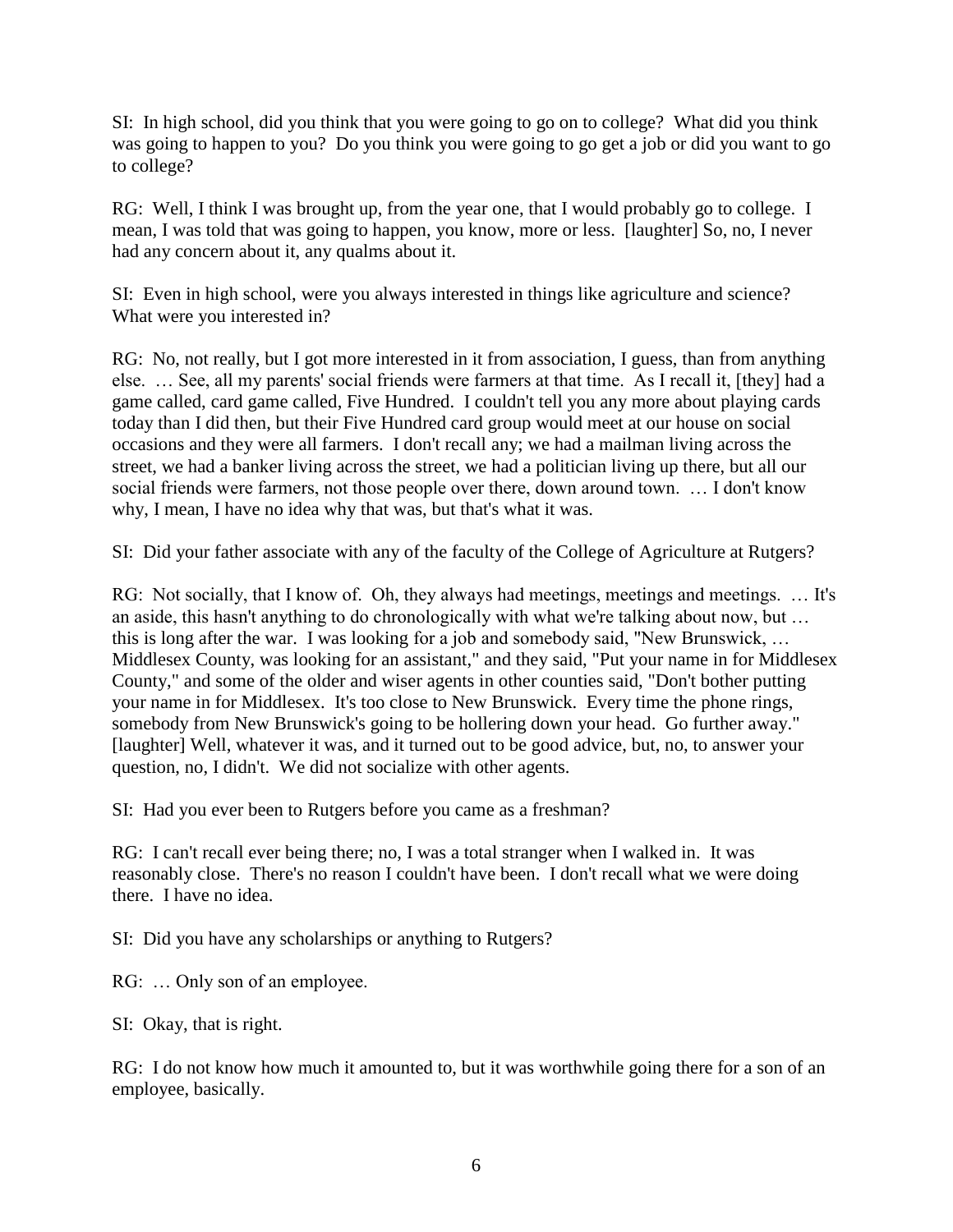SI: What do you remember about your first few days at Rutgers? Was there anything special they did for freshmen?

RG: No, I'm sorry, … moving into the dormitory, which I thought was just one big closet, and I thought, "Well, we'll find out what it's like," because I didn't particularly like it. I didn't wave the flag and say what a wonderful thing it was, but it was a place to … hang your hat and a place to sleep, and that's all I needed at that time, and right about the same time, after you moved into the dormitory, there was a few knocks on the door from the fraternities, wanting you to spend all your money with them. So, the "rushing," quote, of fraternities took up some time, which it was pretty nice, to be thought of as … [them] wanting to have you join their group, which I did, finally, eventually.

SI: Which fraternity did you join?

RG: Phi Gamma Delta. We had a house on George Street, up overlooking the river, and, oh, I guess that burned down. I don't know. I haven't been back on [campus]. I'm not an avid fraternity flag-waver.

SI: Why did you choose that one?

RG: I don't really know. I think … it had a little bit to do with opportunities, that they had their own members do some of the kitchen work, and I don't know, it just seemed to work out all right and was favorable. I don't know.

SI: Could you get your meals by helping out in the kitchen, that sort of thing?

RG: Yes, yes. I became quite an accomplished waiter. [laughter] … We'd have a weekend dance or a party, you invite your girlfriend down and the members would move out, go someplace else to spend the night, for a couple nights. … We turned the house over to the girls, the women, dates, and then, when they got out of there, Sunday night, we'd move back in again, and, well, I was a pretty good waiter for the girls, [laughter] but, anyway, it was an interesting time.

SI: Many interviewees have told me about how fraternity life was more formal then. For example, you had to wear a jacket to dinner, sometimes. Did you think it was more of an upperclass type of lifestyle?

RG: Well, I won't argue with them, because I just don't recall, but I was interested in the kitchen and I was not particularly interested in sitting out in the living room, listening to a bunch of records on a record player. … Every once in awhile, there'll be something on television now that dates back a hundred years and I say, "I remember that. That was played over and over and over on the damn record machine," and I quote the member who requested that or who had kept playing that over and over and over, but I was more interested in the kitchen. … Well, I went from waiter to kitchen help, and I was number one behind the cook. I was a server, whatever a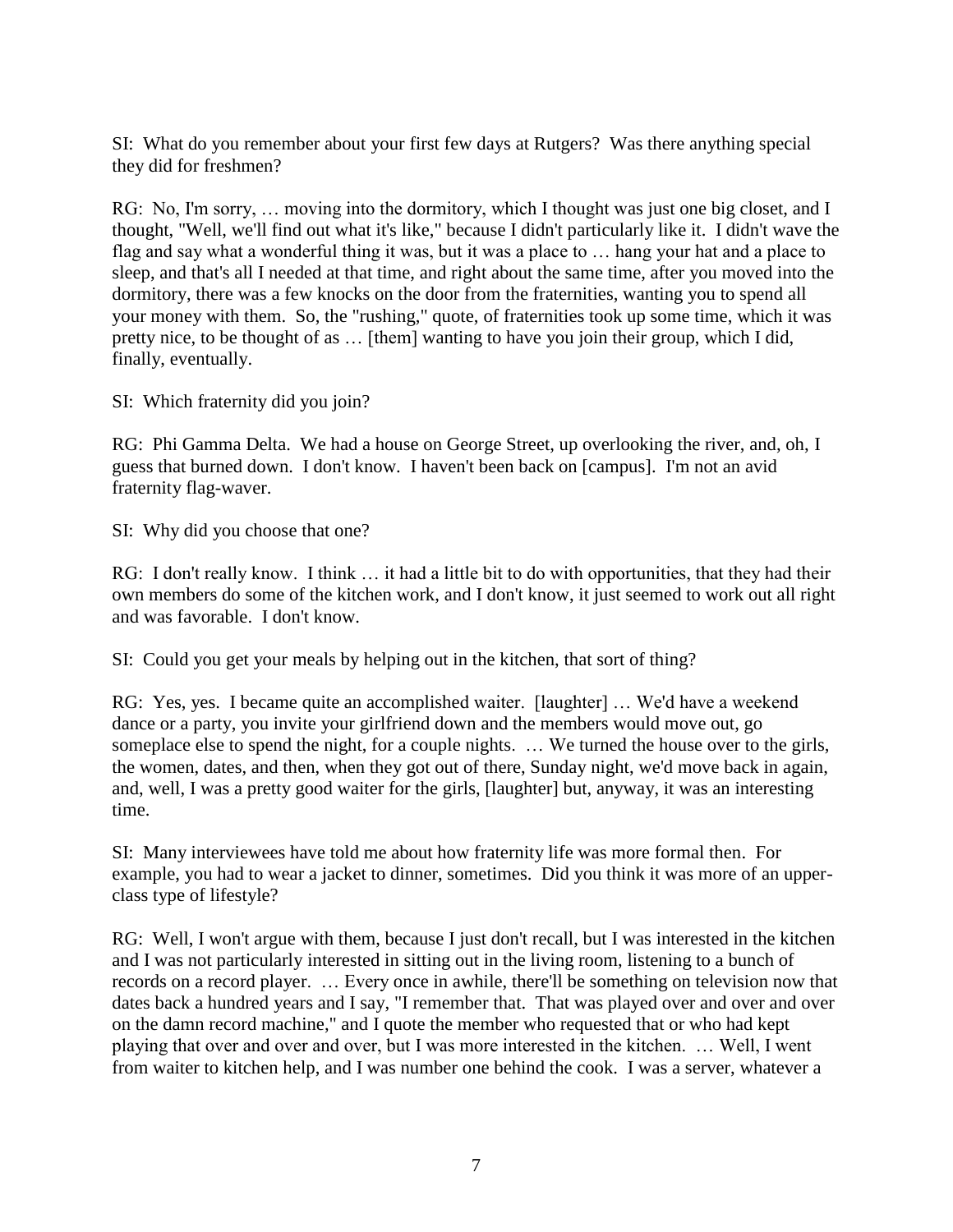server is, but that was the name that they gave us, but I was number one after the cook, and I didn't go out and wait tables. Then, I was working in the kitchen.

SI: Did the fraternity hire a cook or was that another fraternity brother?

RG: No, we hired our own cook. It was two people, … a black man and a black woman, they were husband and wife, and he was the janitor and she was the cook, wonderful people, nice people, good, hard workers, good, honest sense of humor, just wonderful people.

SI: Do you remember their names, their last name?

RG: I don't even remember their first names.

SI: Did you move into the fraternity house?

RG: Yes, yes. Well, as it turned out, my, quote, "senior father" was Flitcraft. Now, you're not a native, but you've possibly heard of Cream Valley Dairy, which was right across the street, right over there, which is now a golf course, but Dick Flitcraft, Richard Flitcraft, was my senior father. He was a Rutgers senior, chemistry major. He graduated, and I think he went to that clinical company out in Colorado, out West. I had it in my hand and I lost it, too. Anyway, he graduated and went there and he was the son of [the] Flitcrafts who had Cream Valley Dairy. His brother, Richard [Hildreth], was not a fraternity member, but he played, he tried to play, baseball, commercial, and really was not all that great. I mean, he spent some time at it, but he never became a hero in baseball, but, anyway, that's how I got to know Cream Valley Dairy, with Dick, his father, and I just mentioned his name.

SI: Richard, the son.

RG: Richard, he was the senior father. Hilly, Hildreth; God, how could you forget a name like Hildreth? He was my age and he was the would-be baseball player, but never really made it too well. [Editor's Note: Hildreth M. Flitcraft, Rutgers College Class of 1950, pitched for the Philadelphia Phillies in 1942 and later played in the Interstate League from 1945 to 1947.] He became an insurance agent, [laughter] go from baseball to insurance agent, but that's how I got to know Cream Valley Dairy, and, one day, Hilly, Hildreth, Hilly, invited me to come down here with him for the weekend. He was going to go home, and would I like to go home with him for the weekend? I said, "Sure." So, that's how I got to know Cream Valley Dairy and they had a couple of sisters and they had a couple more brothers. It's a big family, but that was my first knowledge that the state did not stop at Trenton, [as] I figured up until then. [laughter] … We had a great time here and they became very close friends. ... Hilly's dead, Dick's dead, their mother and father are dead, their grandchildren, I met several times, and I worked with several times, their grandchildren, as members of Reliance Fire Company. This gets me out of [order]; we're jumping ahead now. I'm over fifty years in the fire company, as a volunteer fireman. So, that's way ahead; that's next week. [laughter] All right, so, where are we? …

SI: I want to ask you one more question about Rutgers. When you first got there, was there any sort of freshman hazing? Did they make you wear anything or do anything as a freshman?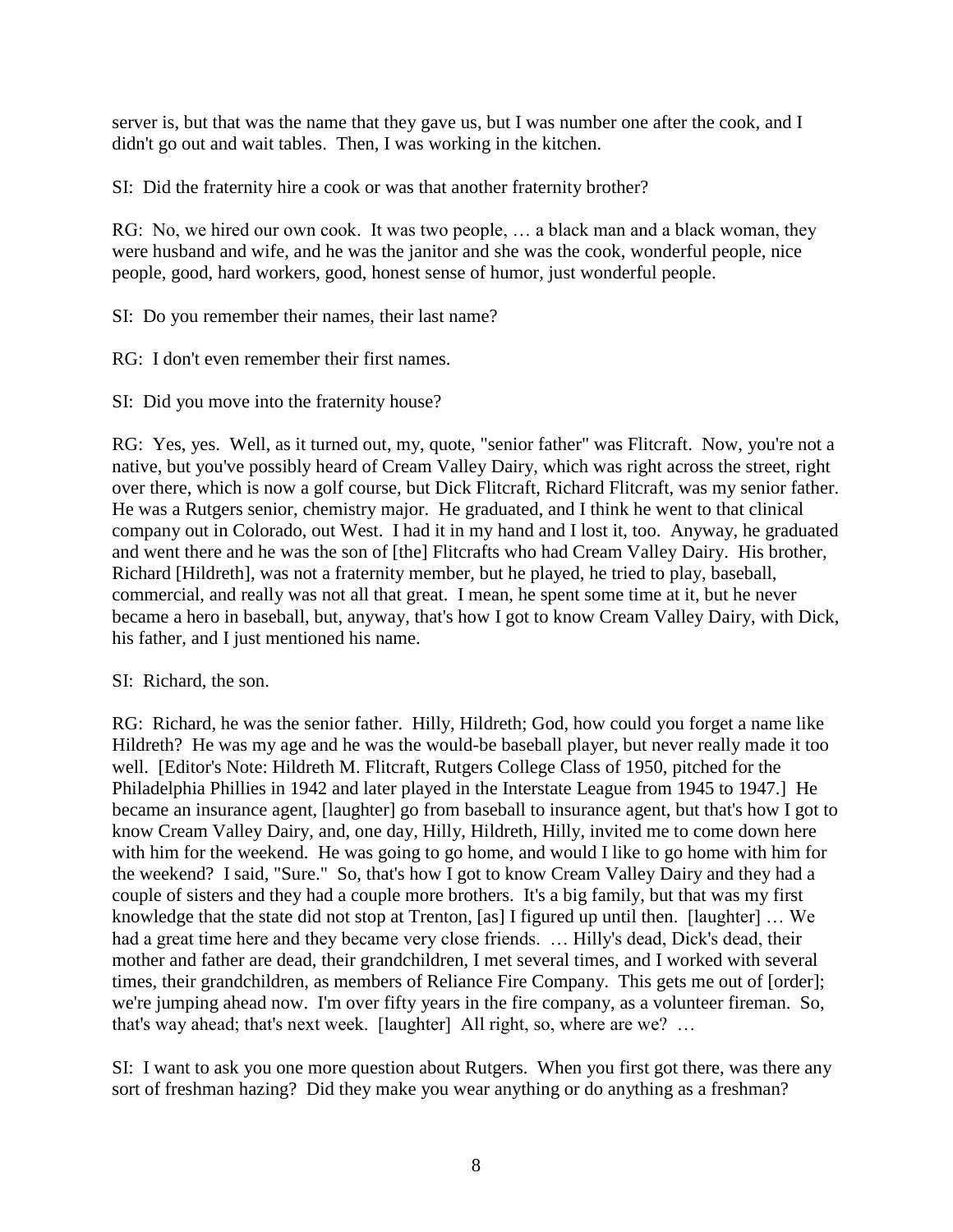RG: Oh, I'm sure there had to be some … type of little skullcap, maybe, a dink, a little cap, which marked you as a freshman. … It didn't impress me much, whatever it was, if we had any, but I'm sure we must have had some, but I don't remember what they were.

SI: Where did you live originally, before you moved into the fraternity house?

RG: A college dormitory. I was trying to remember which one. It was the one [on the] north end of College Avenue, on the east side.

SI: Ford Hall?

RG: … No, it was beyond that. …

SI: Winants?

RG: That was the dining hall, wasn't it, Winants? No, this was …

SI: Demarest?

RG: Was there one on College Avenue?

SI: Yes, those are a few on College Avenue.

RG: North end?

SI: Do you mean away from Winants or towards Winants?

RG: Away from Winants, … across from the gymnasium.

SI: Okay.

RG: A couple blocks east of the gymnasium?

SI: Yes, there might have been. That area has all been redone now.

RG: Oh, yes, okay.

SI: I know, after the war, they put up the dorms by the river. Was Rutgers Prep down that way, Rutgers Preparatory School, the high school or prep school?

RG: … No recollection; sorry about that.

SI: What about your classes? Did you start to specialize and choose a major right away?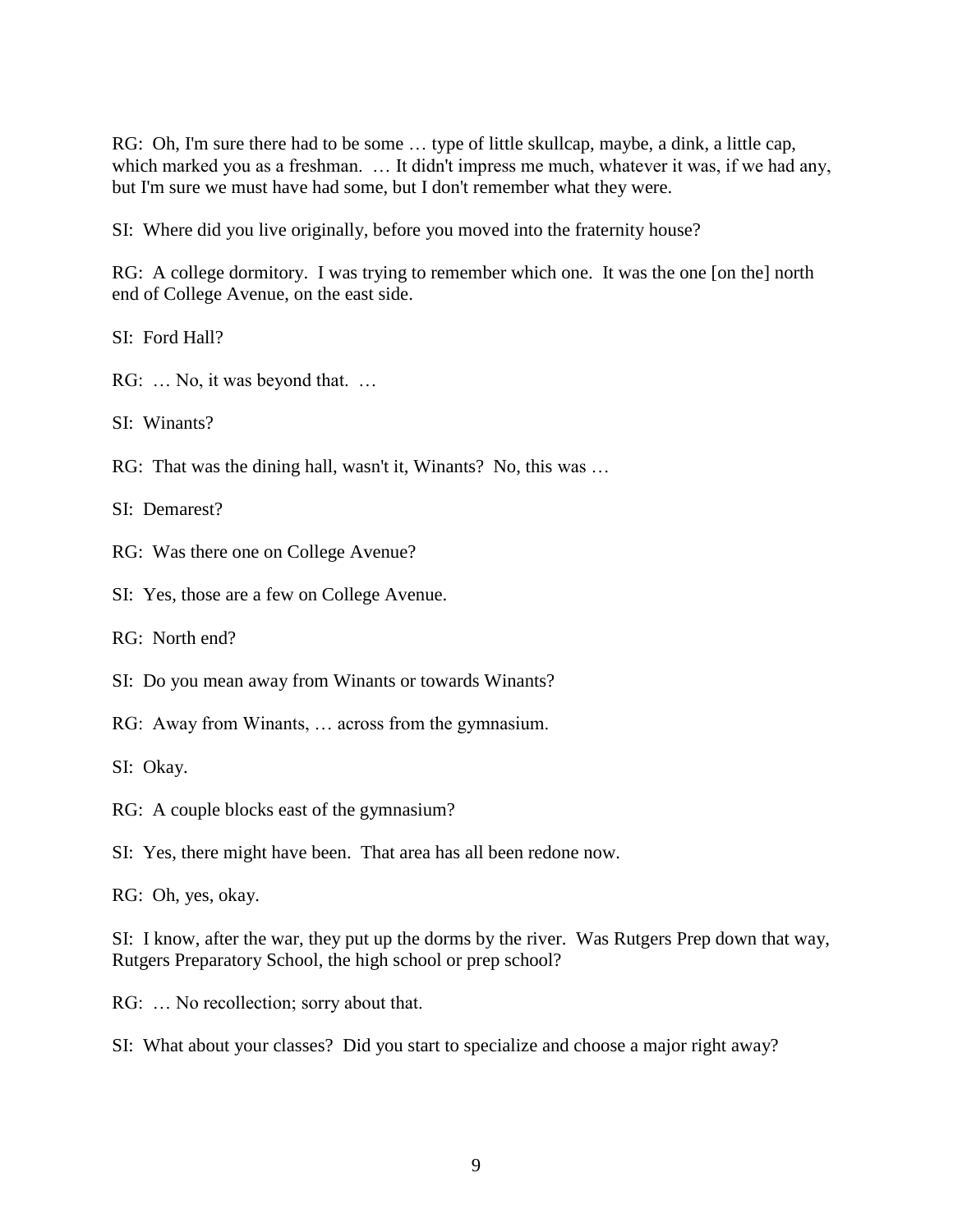RG: No, everything was [predetermined]. … I guess we had a mathematics course, an English course, a history course. I mean, they really made a tremendous impression on me, as you can tell, [laughter] but we didn't start to specialize much until, well, second year, I guess, we had started to. I know I flunked botany. I was a complete, total failure in botany. I took a re-exam and failed that, too. I was not an A-1 student, obviously. The other one was organic chemistry. I can remember Dean [William T.] Read, who had organic chemistry, and we met in some place with a tiered student section here, here, here, tiered, and Dean Read was down here in the pit, with sliding blackboards, went up and down, and, as soon as he got one blackboard filled, he flipped it up, started on the second. You never even had time to copy what he'd been writing, and I did not memorize salt and sugar and I totally flunked organic chemistry. … I was not an A-1 student, obviously.

SI: Were there any classes that you particularly liked?

RG: Yes, I really enjoyed farm crops, barley, wheat, soy beans, grains, oats, winter oats, spring oats, that and the dairy classes, dairy manufacturers, genetics; waving a flag for Holsteins all the time. [John W.] Barlett, Dr. Barlett, is that his name? Dr. Barlett was the … dairy teacher, I think. Soils [was taught by] Prof. Bear, who Dad had.

SI: Did you have any classes with Waksman? Did you have any classes with Selman Waksman?

RG: … I don't recall, doesn't come back. (Mitchelltree?) … was a soil specialist. He was an [Rutgers Agricultural] Extension man; he was not the college man. I haven't thought about all this stuff for fifty years; go ahead, from somewhere else. [laughter]

SI: It sounds like most of your social activities were on College Avenue and not the agricultural campus. Is that right, that you were mostly on College Avenue?

RG: Yes, yes. … The ag classes were mostly in the afternoon, as I recall, which meant that immediately after grabbing something for lunch, you got [on] a bus or you walked or [rode] a bicycle or a friend, or something, with a car anyway to go all the hell away across town to the Ag School, and then, reverse [to] come back. ... It was inconvenient to say the least, but it was a lot better than … having them all grouped in one afternoon, instead of having them spotted here, there and everywhere, but, yes, it was inconvenient to go over, walk across town.

SI: When you entered Rutgers, the war had already started in Europe. Were you following the news about what was happening in Europe even before the war started, when Hitler was taking over all these countries in Europe?

RG: Well, I guess … what really catalyzed most of us was Pearl Harbor. Well, we were aware of the news about Poland, what was it, Lithuania? Was that a … country?

SI: Yes.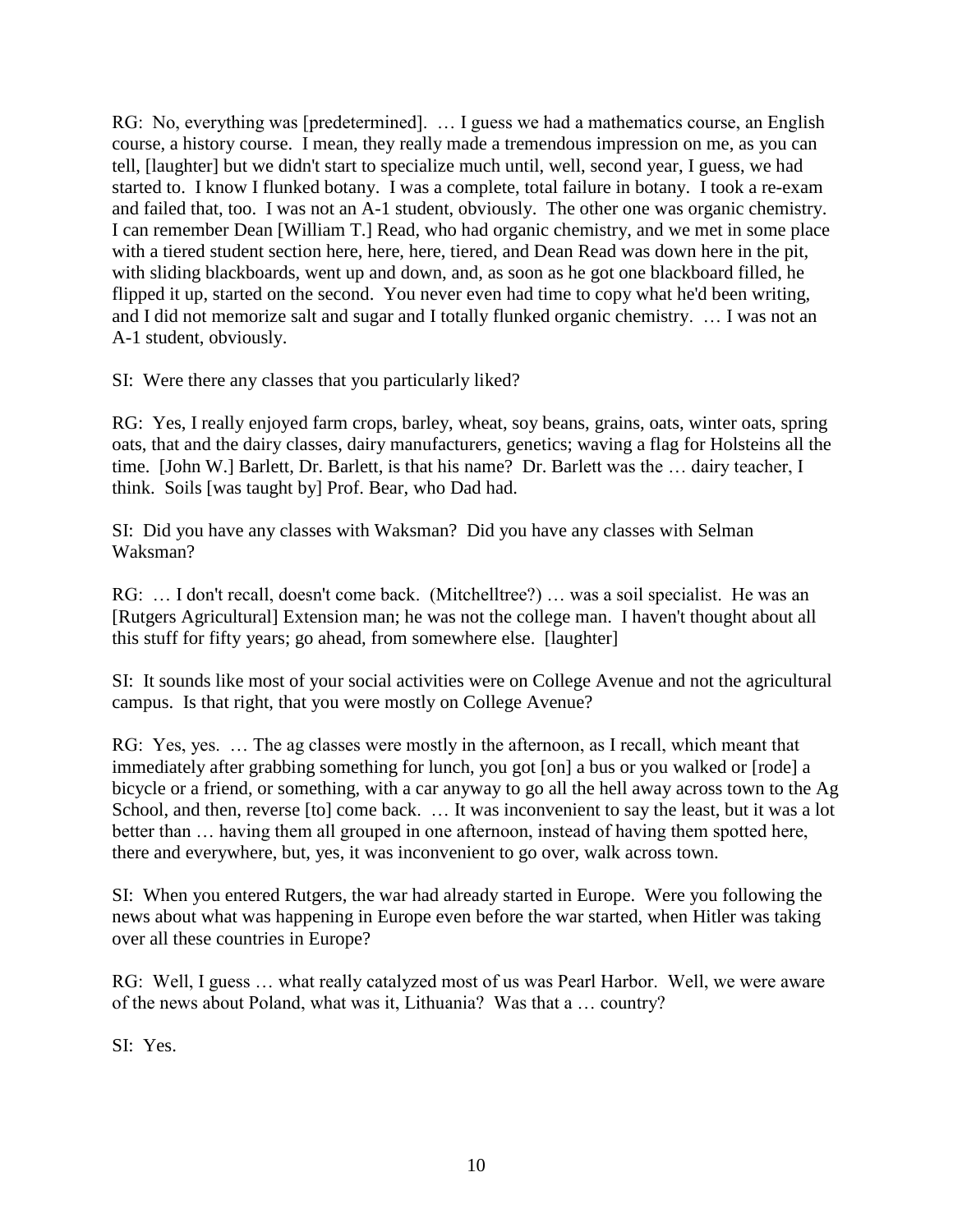RG: Czechoslovakia, and we thought, "Well, some nut's over there," but I don't recall getting all out of shape about it. … Of course, then, after Pearl Harbor, why, it began to hit home a little closer.

SI: Before Pearl Harbor, did you think that the United States would stay out of the war?

RG: I didn't think we'd ever get in it before Pearl Harbor. I thought that, well, we shouldn't put that much confidence in the French, but I figured they'd have a bigger role than they took, and Italy, I … didn't realize they would do so little. So, to answer your question, no, I wasn't concerned about Europe.

SI: Do you remember, on campus, people debating over whether the United States should get involved or whether they should do more for Britain?

RG: No recollection, no recollection.

SI: What do you remember about ROTC and that training?

RG: We had to go to school, I mean, had a classroom [course]. We'd read about it and we'd draw pictures and we'd paint pictures or we'd rearrange pictures. Somebody would be lecturing about Gettysburg, or some place like that, that you probably had no interest in, and then, one day a week, Tuesday, one day, we had to get in these uniforms and learn close-order drill and march around like soldiers. We all figured that we were going to have to go one way or the other, so, we might as well take the easy way.

SI: Did you ever give any thought to the Navy or the Air Force?

RG: No, not really, because we didn't have any way of working that off, like you did with ROTC and your weekly drill and daily class.

SI: You talked about how important Pearl Harbor was; do you remember where you were that day and how you found out about it?

RG: No, no. … It's December sometime, but I don't know when. I guess it was December; wasn't it January, December?

SI: December 7th.

RG: Yes. No, I have no idea.

SI: Did you stay on campus most weekends or did you go back home?

RG: No, I stayed on campus. … No, I didn't go home every weekend, any weekend, no.

SI: After Pearl Harbor, did you notice any changes on campus? Did they have blackouts or rationing, or did people start leaving right away for the service?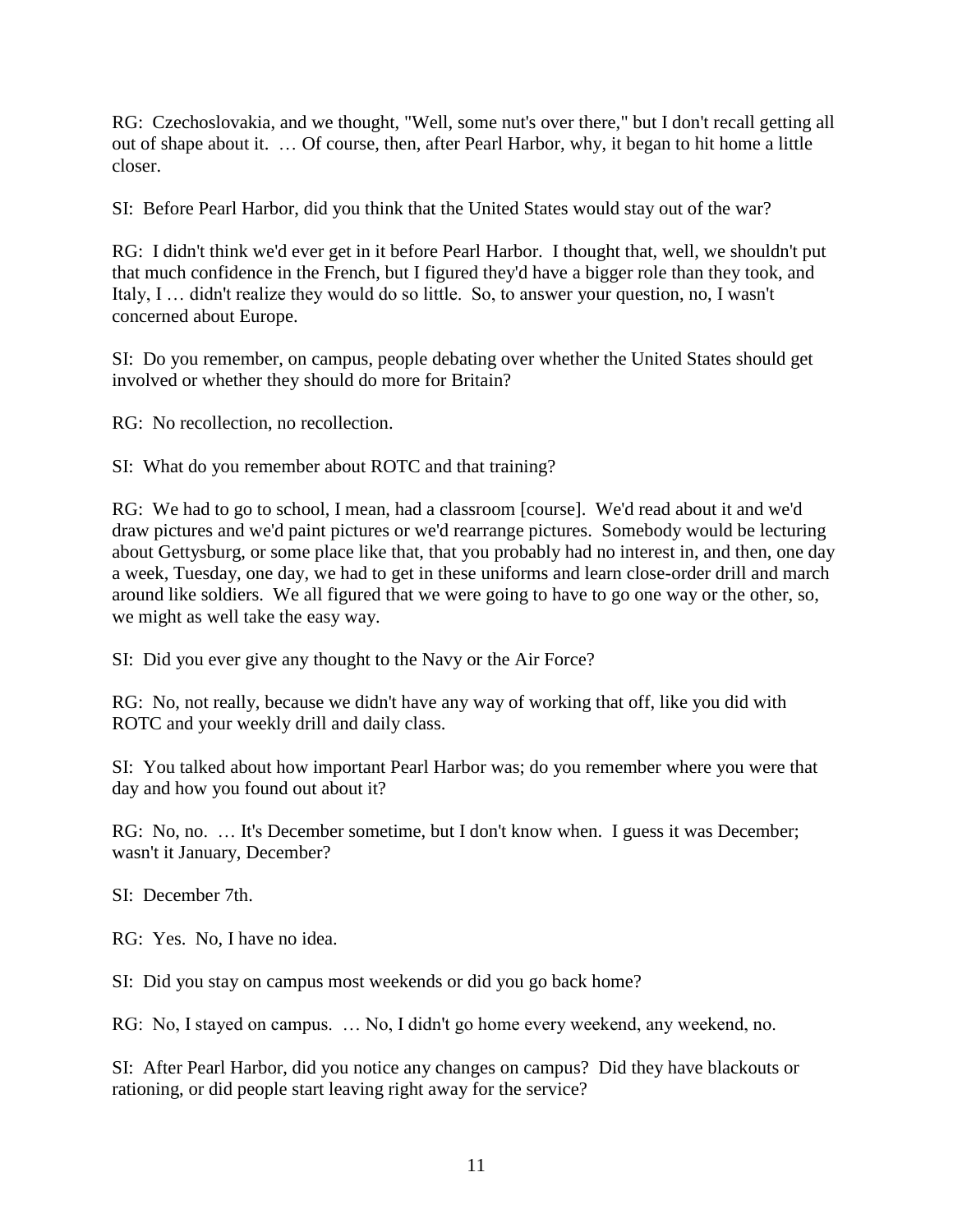RG: No, I'm sorry, I can't picture anything. I can't come up with anything.

SI: Did you do any work, other than what you did in the fraternity house in the kitchen?

RG: No. Well, after Pearl Harbor, I guess I did do some work. The Raritan Arsenal was across the river and I went over there and applied for a job for doing something or other. … I don't know how long it lasted or when it started, but I got a job driving a forklift-truck, ninety-five cents an hour, anytime that you're available, ninety-five cents an hour, just like finding money, to sit there and ride around on a forklift, easiest money I ever made the rest of my life, [laughter] but that's the only, quote, "wartime" job that I ever had. … Well, I was an air spotter, … one of those guys who listened or looked for airplanes, and you never got paid for that. That was all volunteer stuff, though.

SI: Where did you do that?

RG: Well, it had to be somewhere around New Brunswick, but I have no idea where it was. I have no recollection whatsoever, except we got a telephone, that they said, "If you hear something, call so-and-so and tell us what it sounds like." Hell, it'd be a damn South Jersey mosquito, … telling them what it sounded like, so, anyway, I don't know if we ever reported anything serious.

SI: Did you go out there with other Rutgers guys, say, your fraternity brothers, or did you go by yourself?

RG: No idea. No, I wasn't by myself. There were at least two of us, and maybe three, out there. We'd swap lies about whether we heard it or whether we didn't hear it, or whether it was a mosquito or whether it was an airplane, or whether it was a mail plane. Who knows? Well, anyway, dim, dark days beyond recall.

SI: Did you do any other volunteering?

RG: … I don't recall anything that sticks in my mind that amounts to anything. This is all the time I was still at Rutgers and that didn't last long. … See, we really never got to our third year; we're still working on [our] second year of college. I don't recall anything more.

SI: The Army took you out of Rutgers in 1943; is that right?

RG: That's about right. Yes, we went to Anniston, Alabama, for basic training. We were [in] just like basic training, just like a draftee, but we were all together, all the Rutgers group was together, and that's where they got the name Black Fifty. You heard this from the other guys.

SI: Yes, but you can tell it again.

RG: Yes. … I guess we went to Fort Dix. I'm not sure about that, but, then, we got on a soft coal burning engine train, and I swear that the cars were the same ones Lincoln used to go from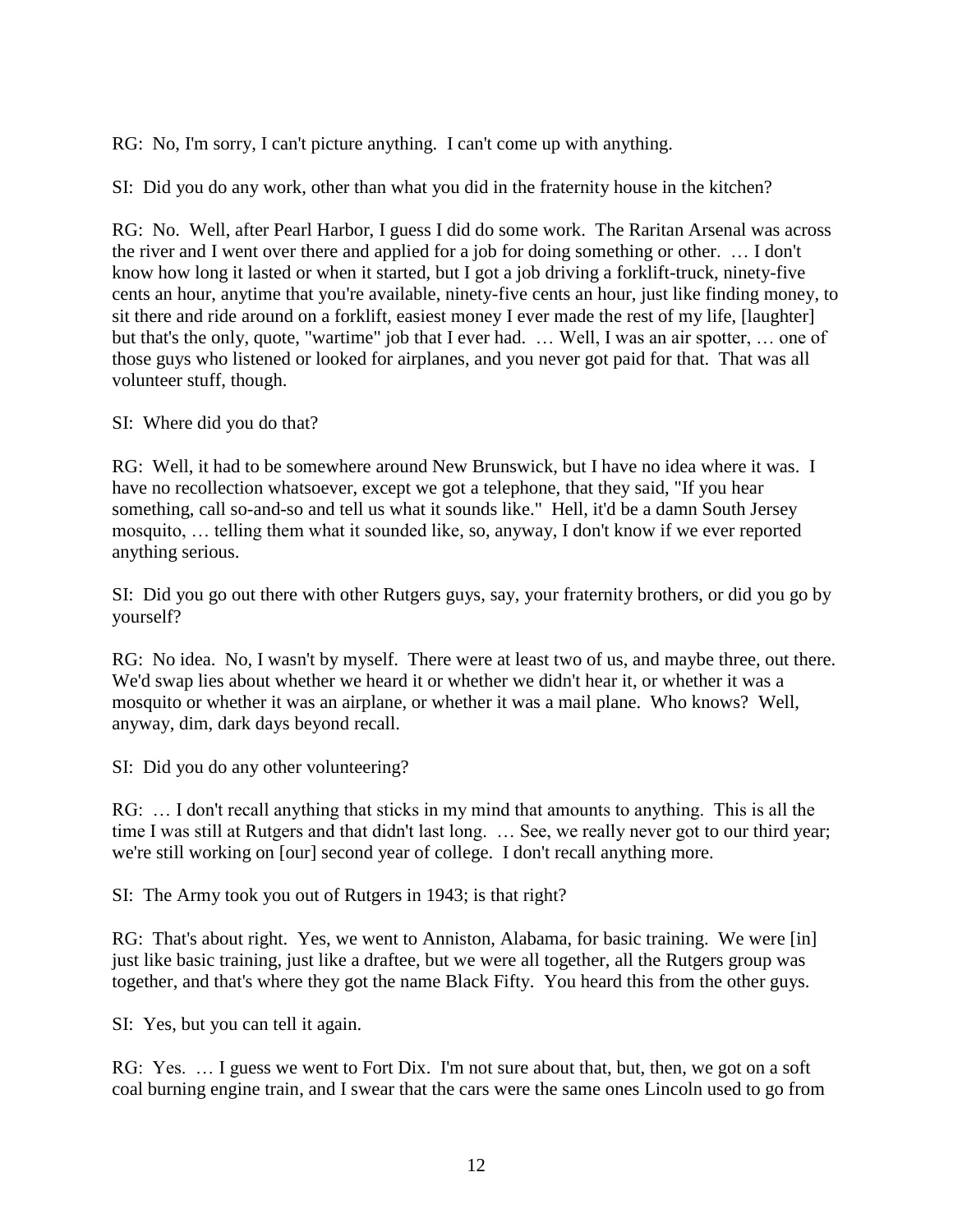Pennsylvania to Washington. Hot, all the windows were open, all the soft coal smoke came rolling right through, and that's where we got all black and that's where the name came from, because, when we got out in Alabama, this hillbilly, probably Kentucky, sergeant bellowed at us four or five times and told us what we looked like and the name stuck. Now, a hundred years later, it's still the Black Fifty, … and we were, we were black as soft coal smoke could make you, and then, we went through basic training, run up … [the] Anniston, Alabama hills, Talladega National Forest. The Talladega National Forest should be wiped off the face of the Earth. Anyway, we survived.

SI: How sudden was it that you would be leaving to go to Alabama? Did they give you any preparation?

RG: Oh, golly, I have no idea, just one day after another after another, a day at a time. ... No, I have no chronological sequence there whatsoever.

SI: What did your family think of you going into the service?

RG: Not much, but they didn't have much choice, any more so than today's draftee has much choice. I mean, all we had to look forward to was basic training and OCS [Officer's Candidate School], whereas today's draftee really doesn't have … OCS to look forward to, unless he's really outstanding in the Air Corps or the Navy or something to promote him beyond a draftee, whereas … at least we had OCS to look forward to. … Well, anyway, we came back to Rutgers, went back to school.

SI: Was this after you were done at McClellan?

RG: After Anniston, Alabama. …

SI: What else do you remember about Anniston? You mentioned it was very physically demanding, the training.

RG: Well, it was a rude awakening to be bossed around by a bunch of, we thought, or I thought, we thought, sergeants or master sergeants or first sergeants or even buck sergeants that didn't have enough wit to come in out of the rain. How they ever got to be a sergeant, we wondered about, but, anyway, it was just a matter of time. If you were there long enough, you got promoted to anything. … Anyway, we didn't have … a hell a lot of faith in the ability of our teachers, for what it was worth.

SI: Do you think they were harder on you because you were "college boys?"

RG: We had nothing to compare it to. We don't know. No, we don't have anything to compare it to.

SI: Was there a lot of harassment or hazing by the sergeants? Would they make you do things?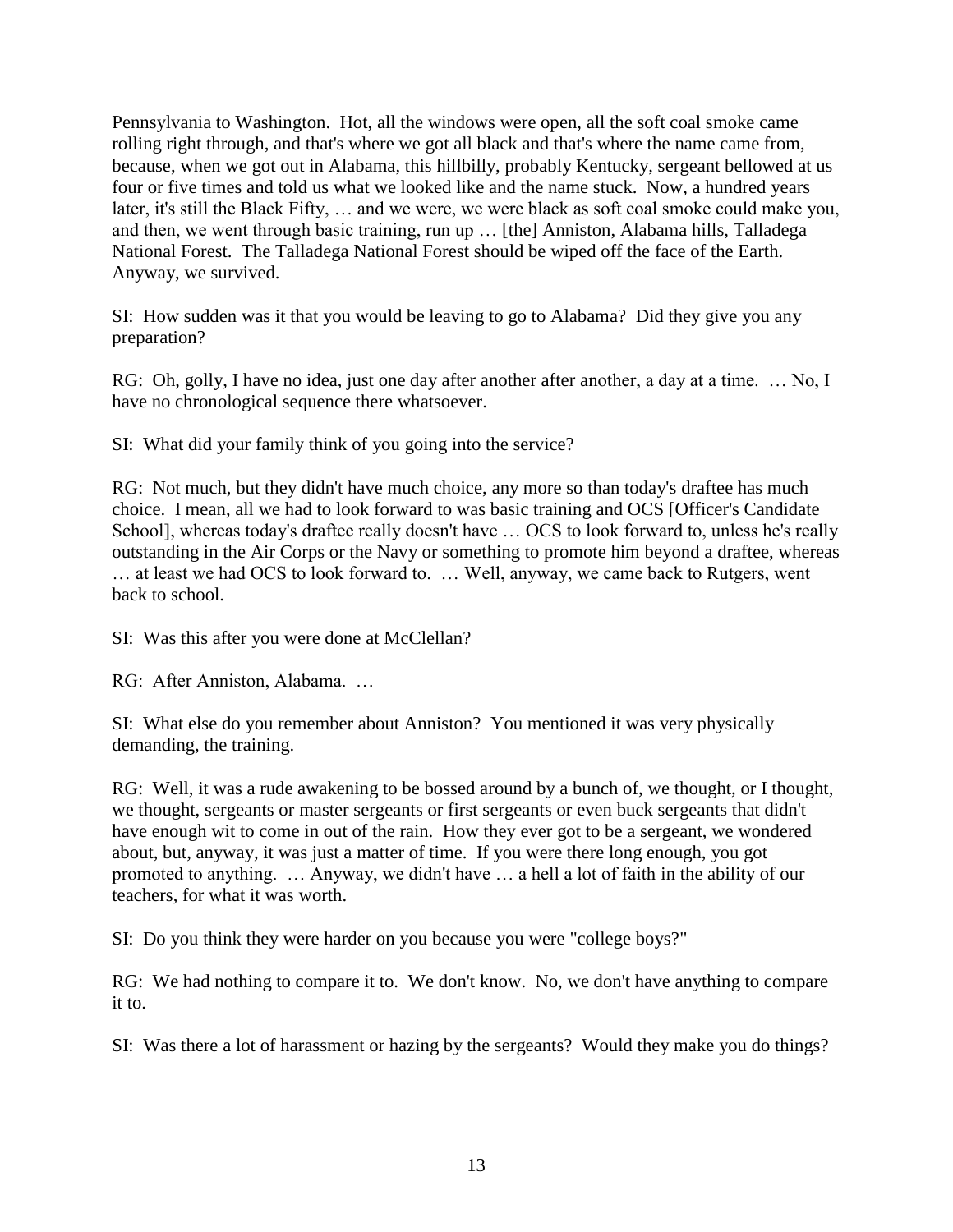RG: No, I don't think they made us do anything more than any other recruit would do. We were not segregated. We were thrown in with whatever group they happened to have going through at that time. So, we were not picked on or segregated or beat up more so. We were just part of the mob and I think they treated us all the same, like double timing up the damned hill and whatever.

SI: What did you think of the training in general? Did you feel like it was adequate? Did you receive good weapons training?

RG: Yes. We went on a firing range. We shot targets. Yes, I think we had as much or more than anybody else. I don't think we had any consideration, or any animosity.

SI: Do you think going with all the people that you knew from Rutgers helped you get through the training?

RG: Oh, yes, we could commiserate with each other, yes.

SI: Did you also get to know a lot of people from other parts of the country down there?

RG: Not really.

SI: The Rutgers group stayed together.

RG: I don't remember any [of the others?].

SI: Did you ever get to go off base, into Anniston?

RG: … Oh, yes. I don't know where we went, but what's across the river from Anniston, Columbia?

SI: Was that Georgia?

RG: I don't know. Anyway, it was a big, wide-open town, sometime then, anything you wanted to get, if you had enough money. I don't recall.

SI: Then, after that was done, you came back to Rutgers.

RG: Went back to school.

SI: Was that part of the ASTP?

RG: Yes.

SI: What was that like? Where did you live, first of all?

RG: … I think I went back to the fraternity house. We were not segregated. I think I went back to the fraternity house, lived there.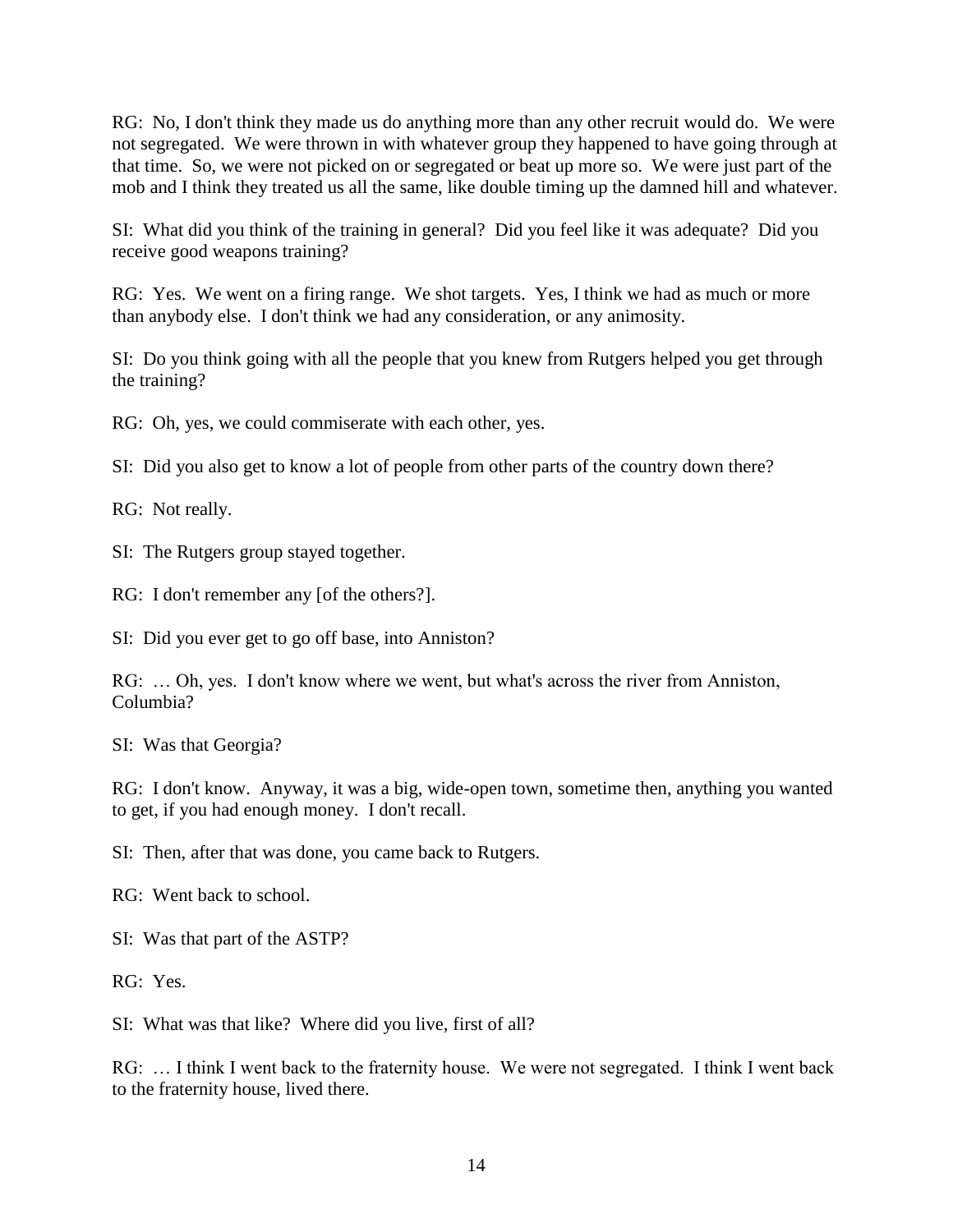SI: Were you living with other fraternity men or was it all Army at that point?

RG: No, … fraternity people; [to his wife, who entered the room] yes?

Jeanne P. Gardner: You're really hurting me.

RG: Why?

JG: When you came back from basic training, we got married.

SI: Oh, okay, thank you for bringing that up.

RG: [laughter] We didn't get there. We didn't get there, yet.

JG: Well, you said, when you came back from Alabama, you lived at the fraternity house, and we were married and we lived in a room. …

RG: Where did we live?

JG: On Mine Street, in some little one-room one room.

RG: Where, in New Brunswick?

JG: Yes.

RG: Where's Mine Street?

JG: Damn if I know. Jane and Sid lived next door, that's all I know, but you didn't live in the fraternity house. We lived together.

RG: Well, I'm glad you [said that]; you'd better sit here and keep me straight. I might as well tell him anything. [laughter] I probably have been telling him [anything].

JG: That was a big event for me. I wasn't going to forget that. [laughter] …

RG: All right, so, I'm off base again.

JG: Sorry.

SI: How did you meet your wife?

RG: How did I what?

SI: How did you meet Mrs. Gardner?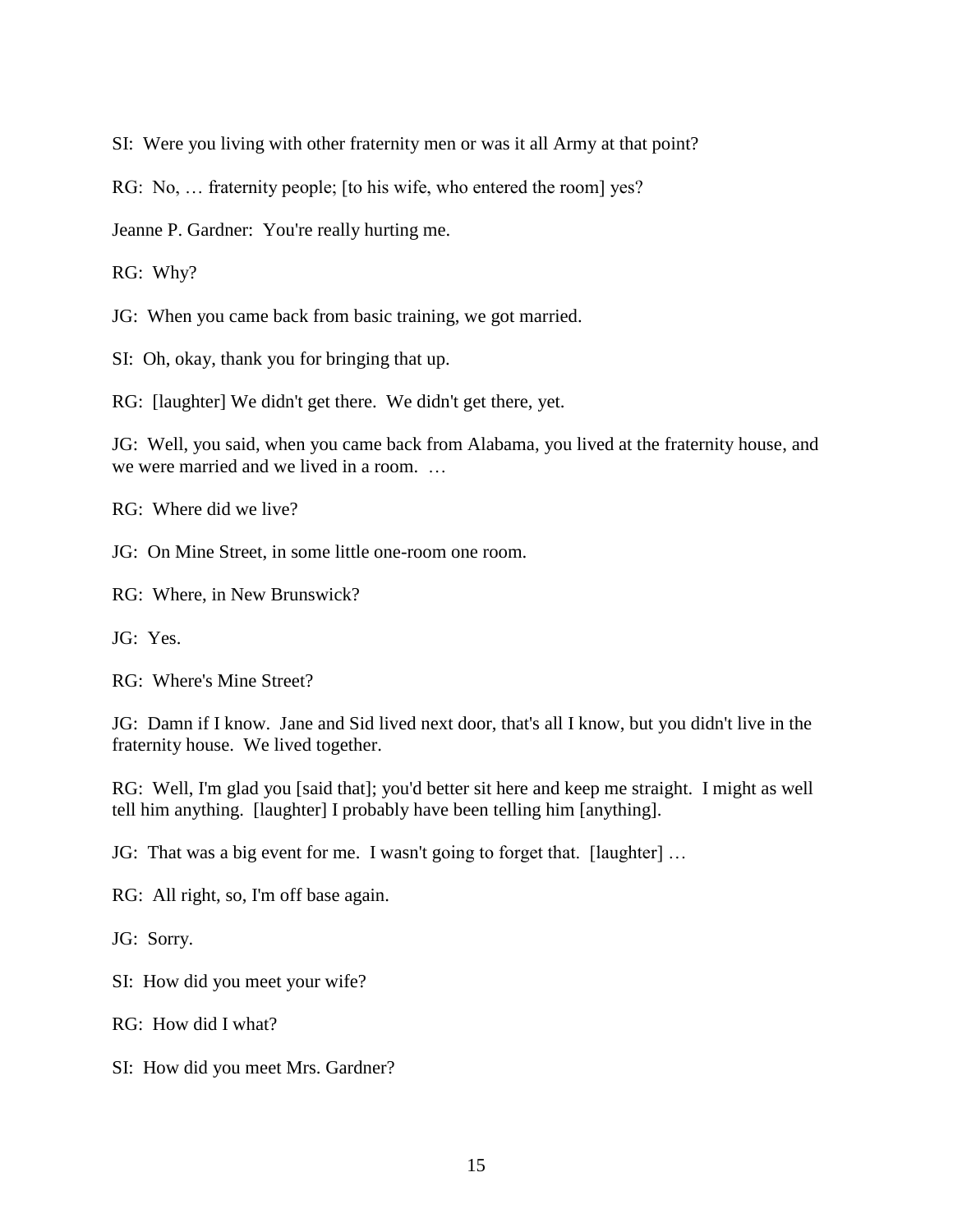RG: Meet her?

SI: Yes.

RG: You want to tell him?

JG: Sure.

RG: I picked her up at a fairground. [laughter]

JG: Well, that was where it started, but I needed a date. I was at Montclair and I called him and asked if he'd like to come and he said, "No," and then, eventually, we got together.

SI: Was that when he was in college? Okay.

RG: What happened to your neighbor?

JG: What neighbor?

RG: That girl [that] lived next-door to you in Readington.

JG: Oh, she's dead now.

RG: Yes. What happened to her?

JG: She died. …

RG: She's the one that introduced us.

JG: Right.

RG: What was her name?

JG: Pearl Kellum.

RG: Pearl, okay, yes, Pearl.

JG: … We were at a fair and they had music and they danced and he asked her to dance, not me, [laughter] but we did talk a little bit.

SI: That is good.

JG: Whatever.

RG: All right, go ahead. …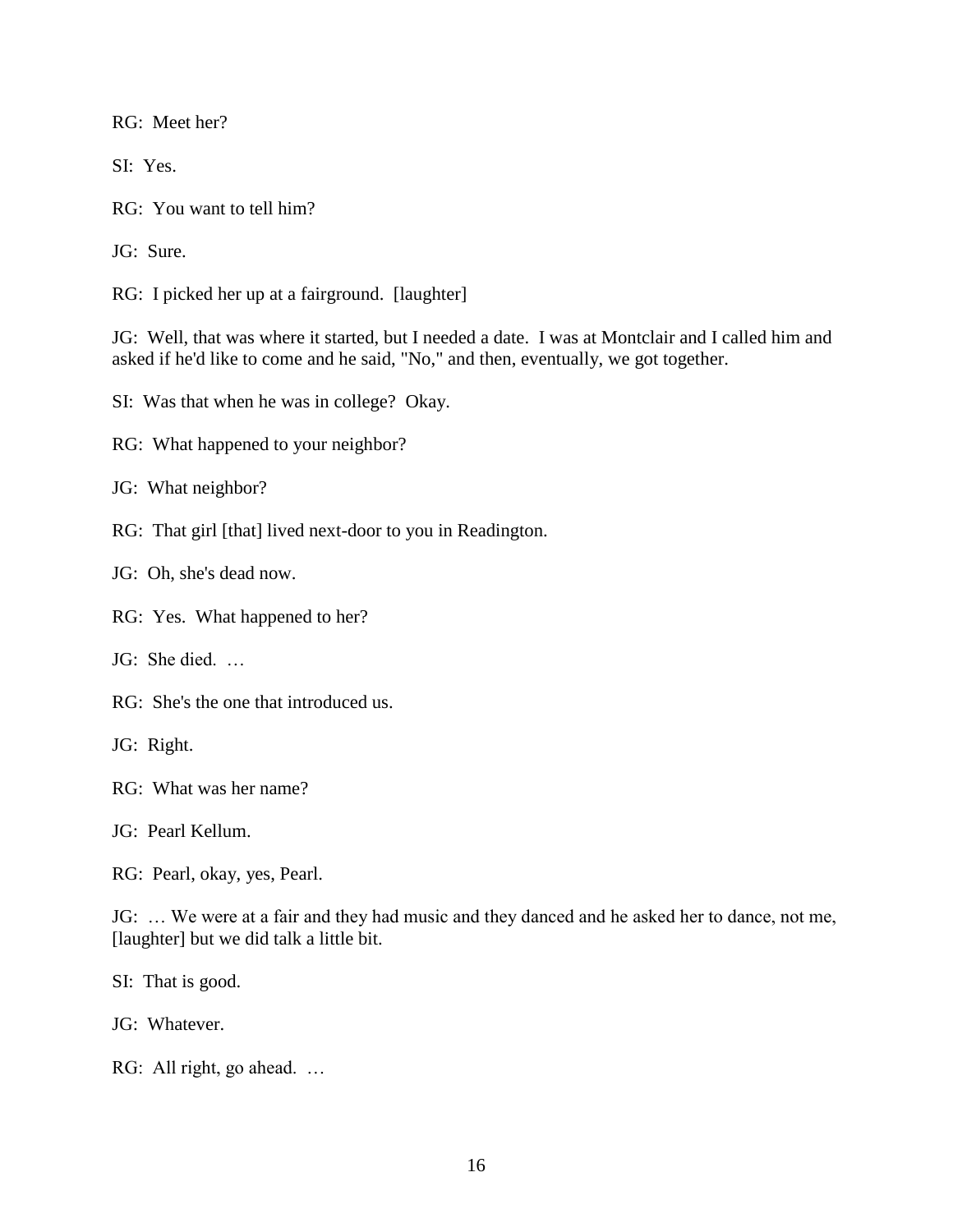SI: You got married when he came back from Alabama.

JG: Yes.

RG: That's what she says.

SI: Okay. [laughter]

JG: Were you there?

RG: That was in November of "Aught-Four."

JG: 1943.

RG: … That was sixty-four years ago. See, I remember that.

JG: … Your arithmetic's very good.

RG: … We each keep looking for the ideal mate, but we're stuck with each other. [laughter]

JG: Habit now.

SI: What was it like to get married during the war? Things were pretty limited and there was rationing. Were you able to have a reception?

JG: Just family.

RG: We took a train to New York.

JG: But, I don't know, you came home on a Wednesday or a Thursday and we were married within three days, the time limit.

RG: Saturday.

JG: Yes, Saturday, and we were married at my parents' house and only our immediate relatives were there, and I was working at Western Electric at the time. … We had no occasion to buy anything, because, as I say, we were living in a room and he was getting his meals, what? at the dining hall, I guess, for lunch, and I was working, and then, at night, we'd eat out some place; no gas, no cars, no, not many wedding presents, because things were tight. …

SI: The Army did not have a problem with you living with your wife, outside of whatever they had for the other ASTP students.

JG: No. [laughter] I think the guys were supposed to sleep in a dorm, or in a barracks, or whatever, but they figured out a way how to ...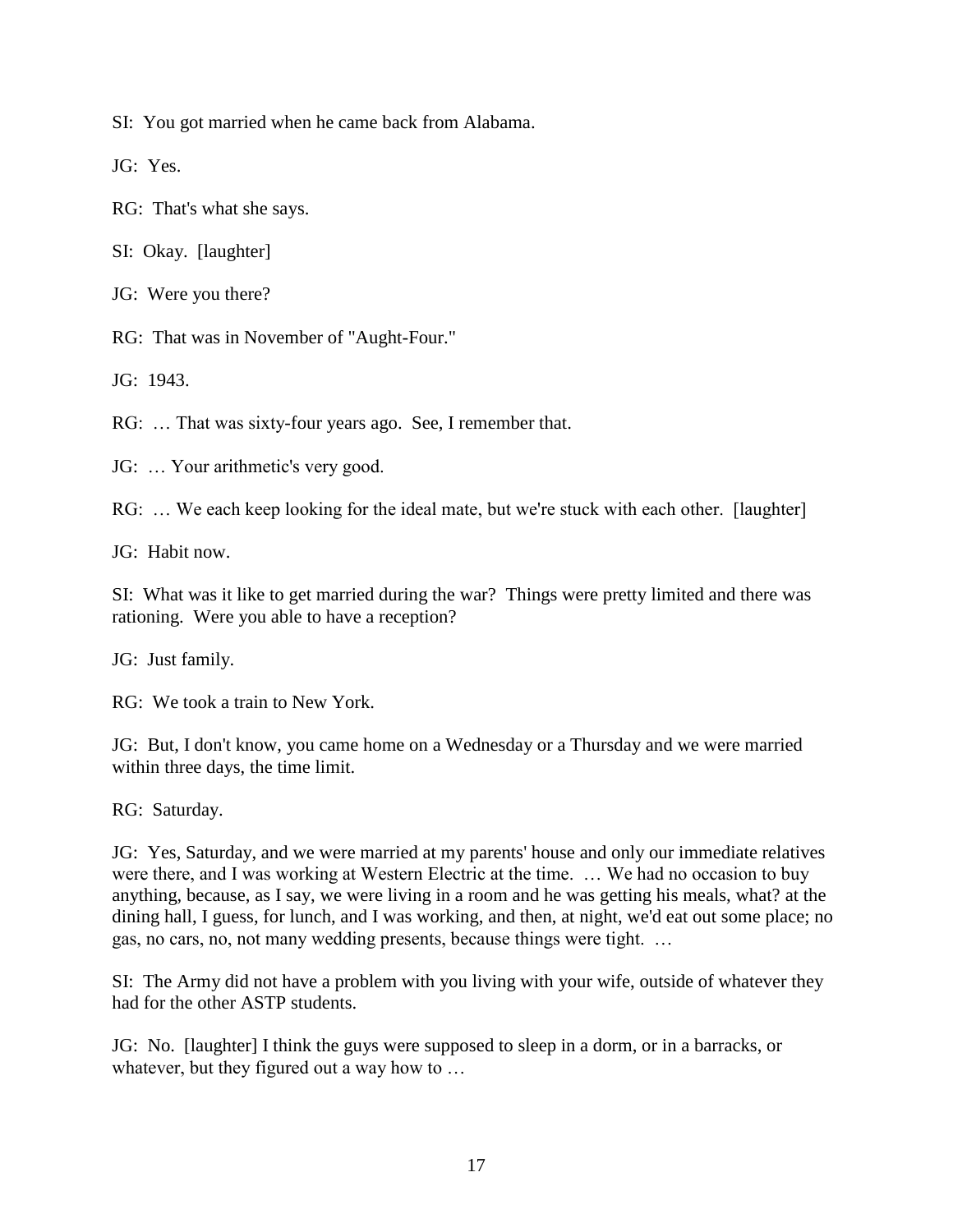SI: Sneak out.

JG: Get home, [laughter] and, as I say, another fellow, who was in the Fifty, Sid Foster, and his wife, lived in the adjoining room, and so, Bob and Sid kind of left to be with their wives. Not many of the guys were married, were they?

RG: Don't know.

JG: I don't think there were very many that were.

SI: I have heard of a couple that got married down in Alabama.

JG: Oh.

SI: Yes, I think a few got married on the base. Did you have to keep your marriage a secret?

JG: Oh, no, oh, no. … Just as long as they reported in when they were supposed to, I don't think they really cared about their personal life. [laughter]

SI: Were there a lot of military touches to the ASTP? Did you have to wear a uniform all the time, did you have to salute people, or was it more like regular college days?

RG: I didn't wear a uniform all the time.

SI: No?

JG: I thought you did.

RG: … We went to New York in uniform?

JG: Oh, yes. It was very helpful.

RG: Yes.

JG: I mean, you know, you got a lot of sympathy. [laughter]

SI: Yes. People were good to the servicemen.

JG: Right. I mean, everybody was very patriotic at that point, and I guess, when you went in for basic training, you were nothing, you were a private, but, then, when you finished basic training, they made you a PFC and I think you were getting something like twenty-one dollars a month or twenty-eight dollars a month.

RG: Oh, yes, we managed to get paid.

JG: Oh, yes.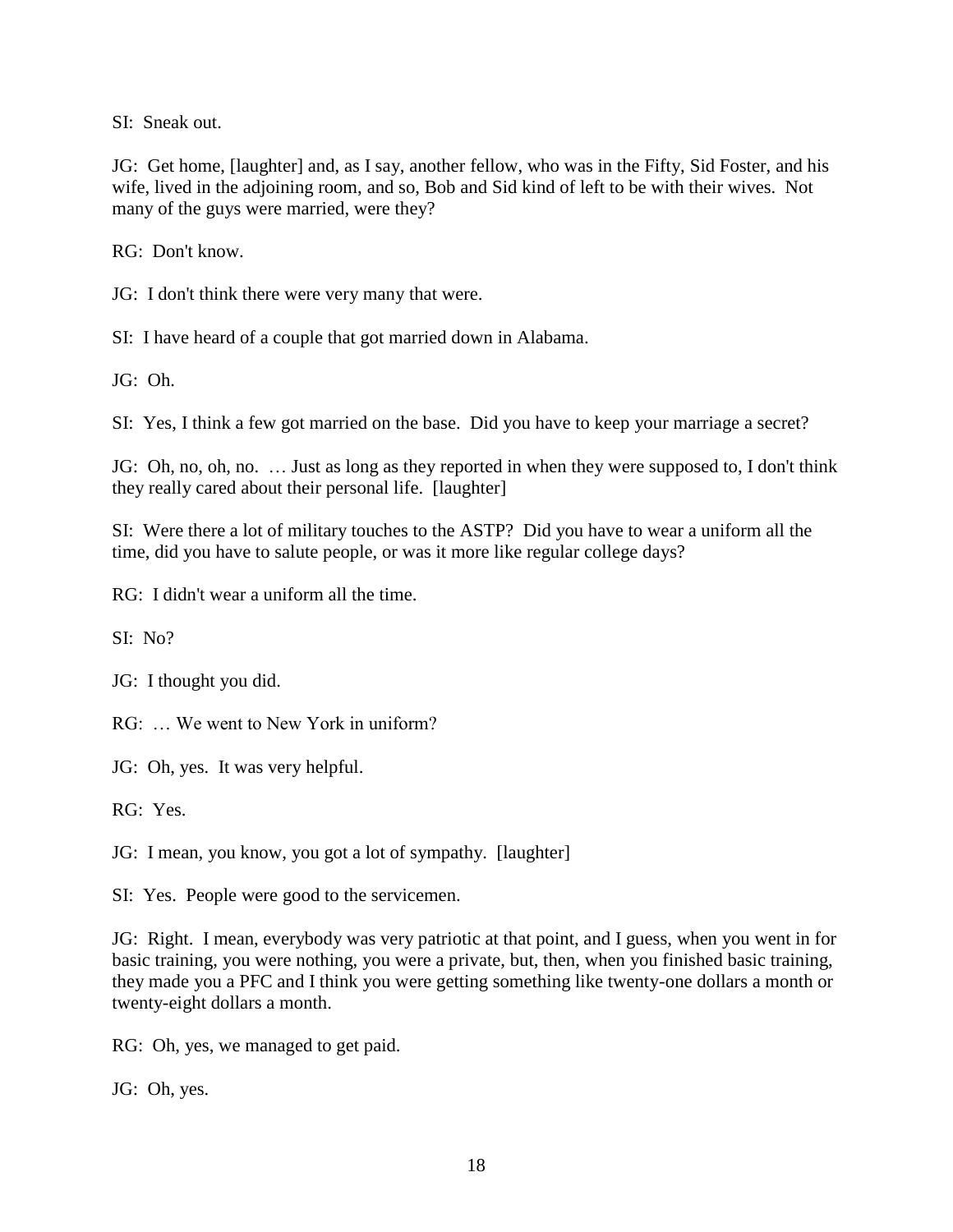RG: And then, we got insurance, and you're still the beneficiary.

JG: Yes.

SI: Is that the GI insurance?

JG: Yes.

RG: Yes.

JG: Which he converted when he finally got out of the Army. …

RG: Well, it's still government insurance.

JG: Oh, yes, but it was very advantageous to pay for it yourself and keep it.

RG: Yes. Every June, is it? we get a check from the government, rebate on your military [insurance], that I switched when I had the opportunity, to what they called the twenty pay life, and I paid X number of dollars for twenty years, and then, got coverage for life and, every June, we get a rebate. …

SI: That is nice.

JG: I think what happened was that not as many guys died as they thought would, so, there was money left in the pool. So, they distribute it to the ones who are still alive each year, which was a big surprise, but very nice. [laughter]

RG: Yes.

SI: That is good. A lot of people have said that they were upset with the fact that they dropped it and they were not able to get it back.

RG: Yes.

JG: Well, a friend of his family's, his mother and father's, was an insurance man and I guess you talked to him, I don't even remember what his name was, … and he recommended this and it worked out wonderfully, for us.

SI: What else did you do at Rutgers the second time? Did you take classes?

RG: Just went to classes.

JG: What kind of classes? I don't remember.

RG: The second time around?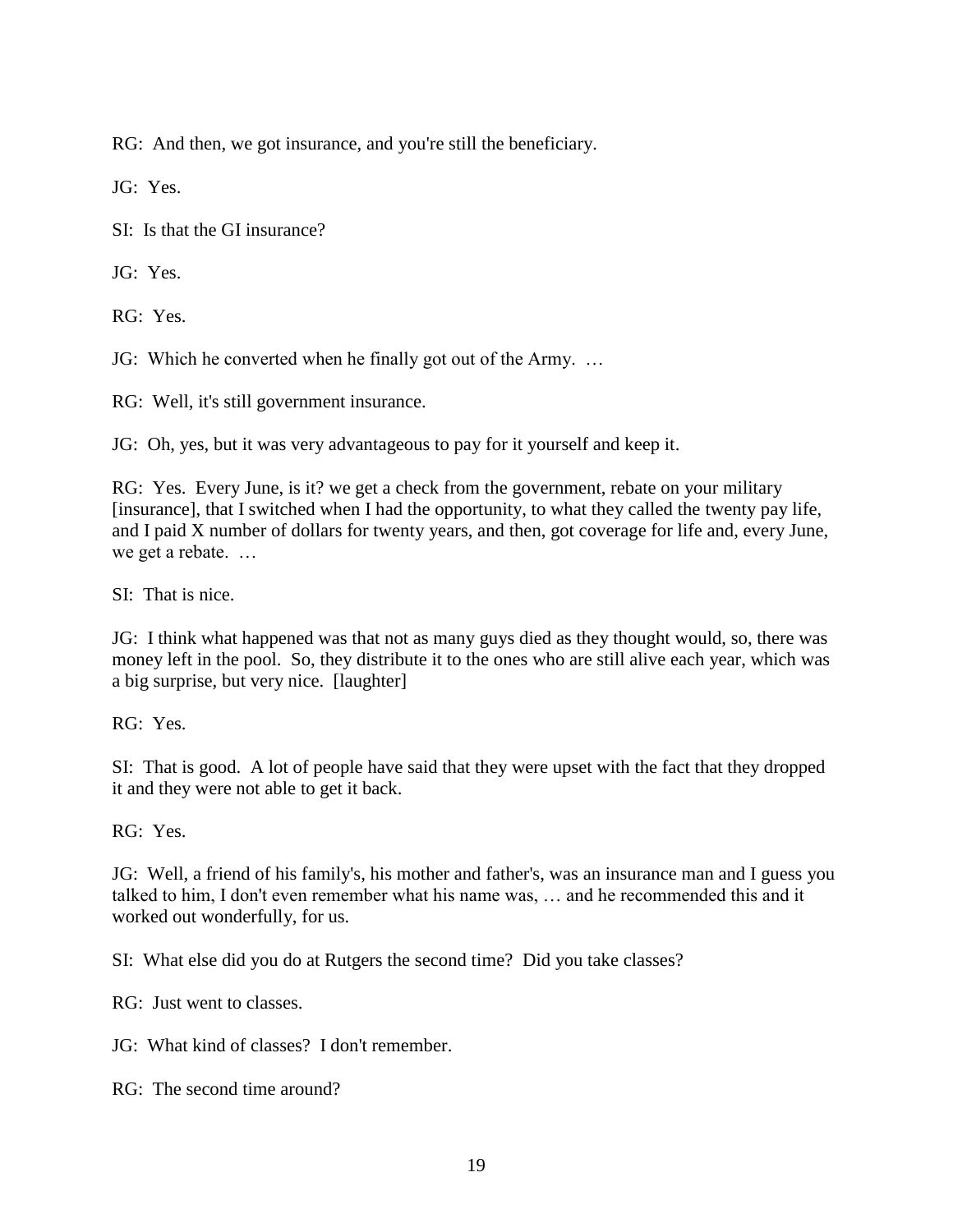JG: Before you went to OCS, in that period from November to about June, I think it was?

RG: I don't remember what classes.

JG: I don't know what kind. … I don't think they were your regular classes, but maybe they were, I don't know.

SI: They were not agricultural classes.

RG: No idea, no memory.

SI: Was there any engineering?

RG: Was what?

SI: Engineering. I know some of those guys took engineering classes.

RG: No.

SI: After coming back to Rutgers, then, you went to OCS. That was in Fort Benning.

RG: [Yes].

SI: What was that like? First, what was it like to leave your wife behind to go back into training, or did you go with him, Mrs. Gardner?

JG: Not for that.

SI: What was it like to leave your family behind and go back into OCS?

RG: I don't know what you want.

JG: Well, … if you don't mind, he has a bad hip, which he got when he was twelve, so, when he finally got into the Army and OCS, they had, he and Bill Huber, both had to sign releases that whatever happened to them was pre-existing and they weren't going to sue the Army or anything. So, both he and Bill, and maybe some of the other guys, really suffered through any physical training, because it was hard. They had a small disability along with it, and, when he came home from OCS, I think he weighed about 130 pounds.

RG: Soaking wet.

JG: He was the sickest looking person, because it had been hot and very physically demanding, and Bill was the same. He and Bill were very good friends, Judge Huber, … but, anyway, at least he was in the country and I knew he was safe and it wasn't as though he were fighting someplace. So, that part wasn't a huge worry.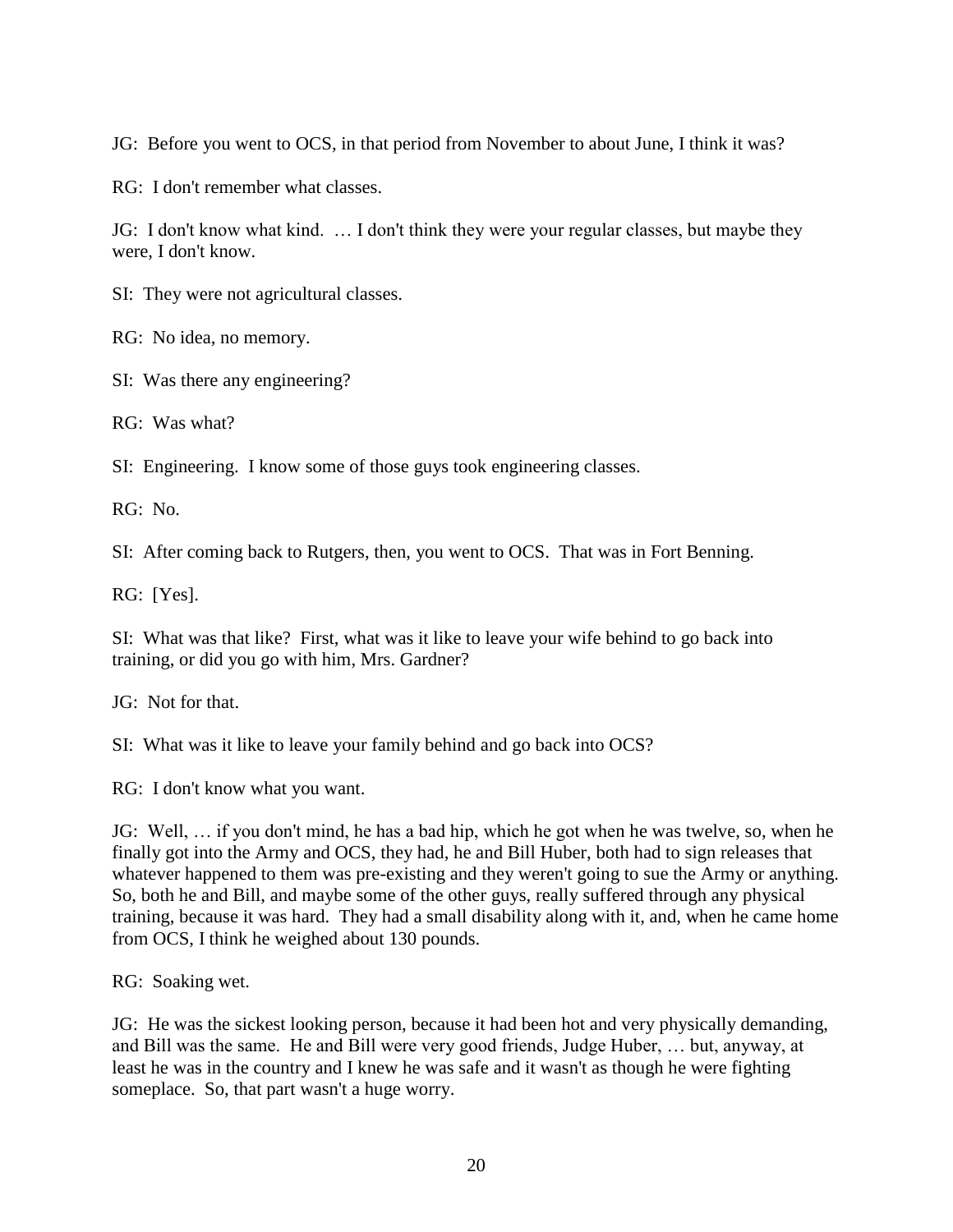SI: What do you remember about the training down in Fort Benning?

JG: I've done my [time].

SI: If you want to come back in, anytime, or if you want to sit down.

JG: I've done my thing. I just thought there were important things [to get down].

SI: Absolutely; come in whenever you want.

RG: It was very physically difficult, physically demanding, and, well, climbing ropes and going over walls and all the physical activities, the physical edge, doing pushups and running around the track, [was] just physically difficult. That's what I didn't like, that's what I remember about OCS, and that I was glad to get out of it, glad to be done, glad to finish it.

SI: Do you remember anything that they taught you about being …

RG: Being what?

SI: Do you remember anything that they taught you about being a leader or leading men in the field?

RG: No.

SI: Roughly how long was OCS?

RG: Ten weeks, eight weeks, ten weeks, guessing, pulling numbers out of the air.

SI: Okay, but a couple of months.

RG: Yes. It was hot. Georgia's hot.

SI: What was it like to get your commission? Did your life change at all once you were an officer?

RG: Yes, to a degree. … Well, you had more responsibilities. You had to account for forty men. Come Friday night and you've got forty men going, "Whoosh," like that, and how many of them are going to come back like this or how many are going to come back like that, or how many are not going to come back at all? … Until Sunday night and everybody got checked in, it was apprehensive [thinking] about, "What the hell are they doing now?" and, "Where are they now?" "Why? Why?" and I guess I worry too much, but, "If it didn't happen this week, will it happen next week?" and, "What are you going to do about it? How do you write a letter to some guy's wife and say he died?" I don't know. I was not a good lieutenant, a good leader.

SI: You were worried even before you went overseas.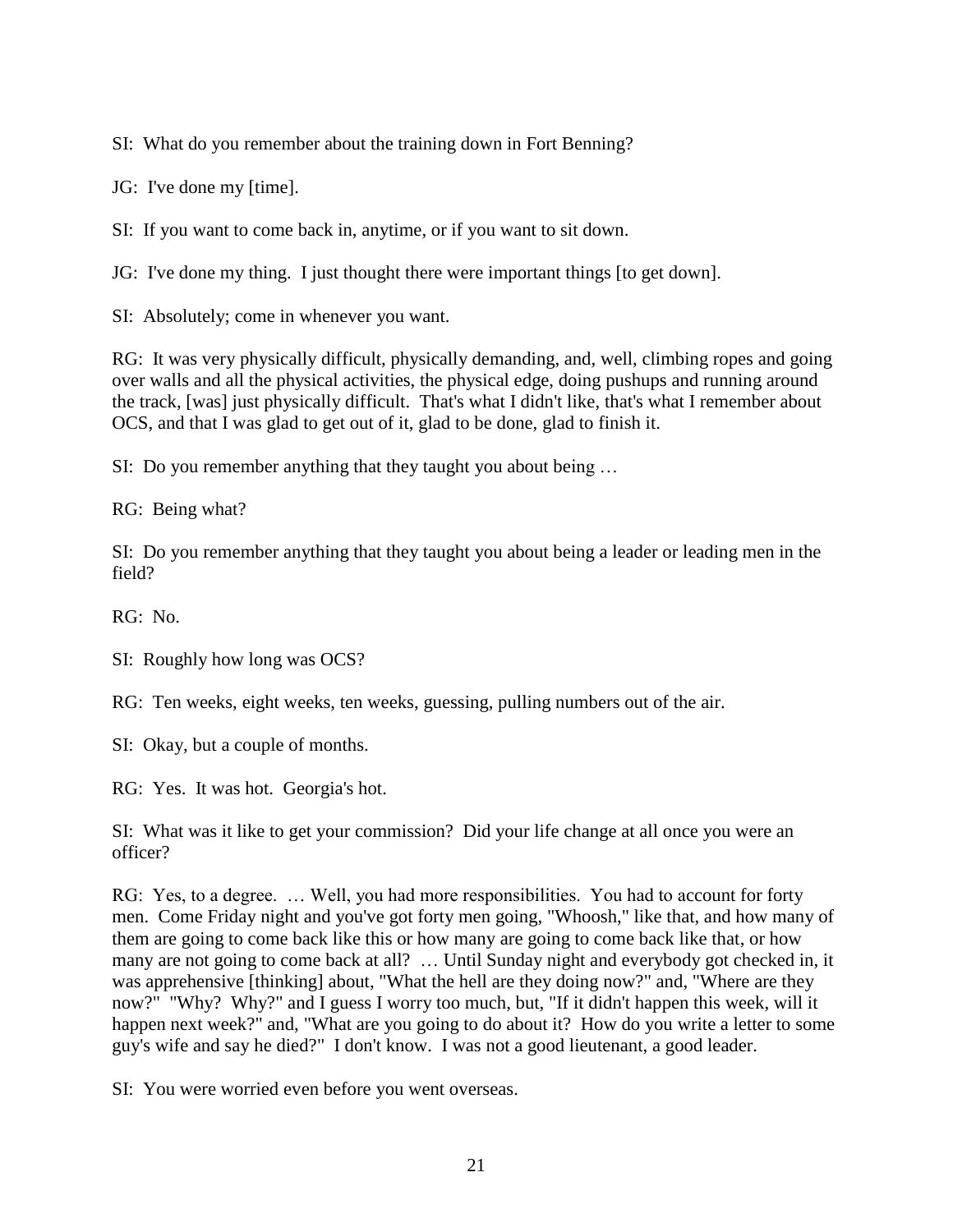RG: Yes, yes.

SI: You were worried they would get hurt when they were on leave.

RG: Yes.

SI: Did that happen a lot?

RG: No, no, just that I worried a lot.

SI: Okay.

RG: I was, well, I transferred from one company, … [in] the First Battalion, to another company in the Second Battalion and transferred to [become] supply officer, and I thought, "Man, at long last, I don't have those guys to worry about. I'll just worry about how many blankets we got." So, eventually, we went to the Philippines, on occupation duty, because the war was over, and thank God for the atomic bomb, for us, but not for them, but for us, and we still had so many points to get before you could get discharged. … They sent the whole damned division over to the Philippines, and there we stayed until we worked out enough points to come home on. …

SI: Right after OCS, is that when they put you in the 86th Division?

RG: Yes.

SI: You went from OCS to Louisiana.

RG: Sounds about right.

SI: Did you get to go home in-between?

RG: Did I get what?

SI: Did you get to go home in-between?

RG: Probably.

SI: Every time I look at this book [*The Class of 1944 Military History Book*], it seems like the Army just went alphabetically, "G through H, you are going to the 86th." Is that how they assigned people? It was at Camp Livingston in Louisiana.

RG: Louisiana? Yes.

SI: That was when you first joined your unit.

RG: Yes.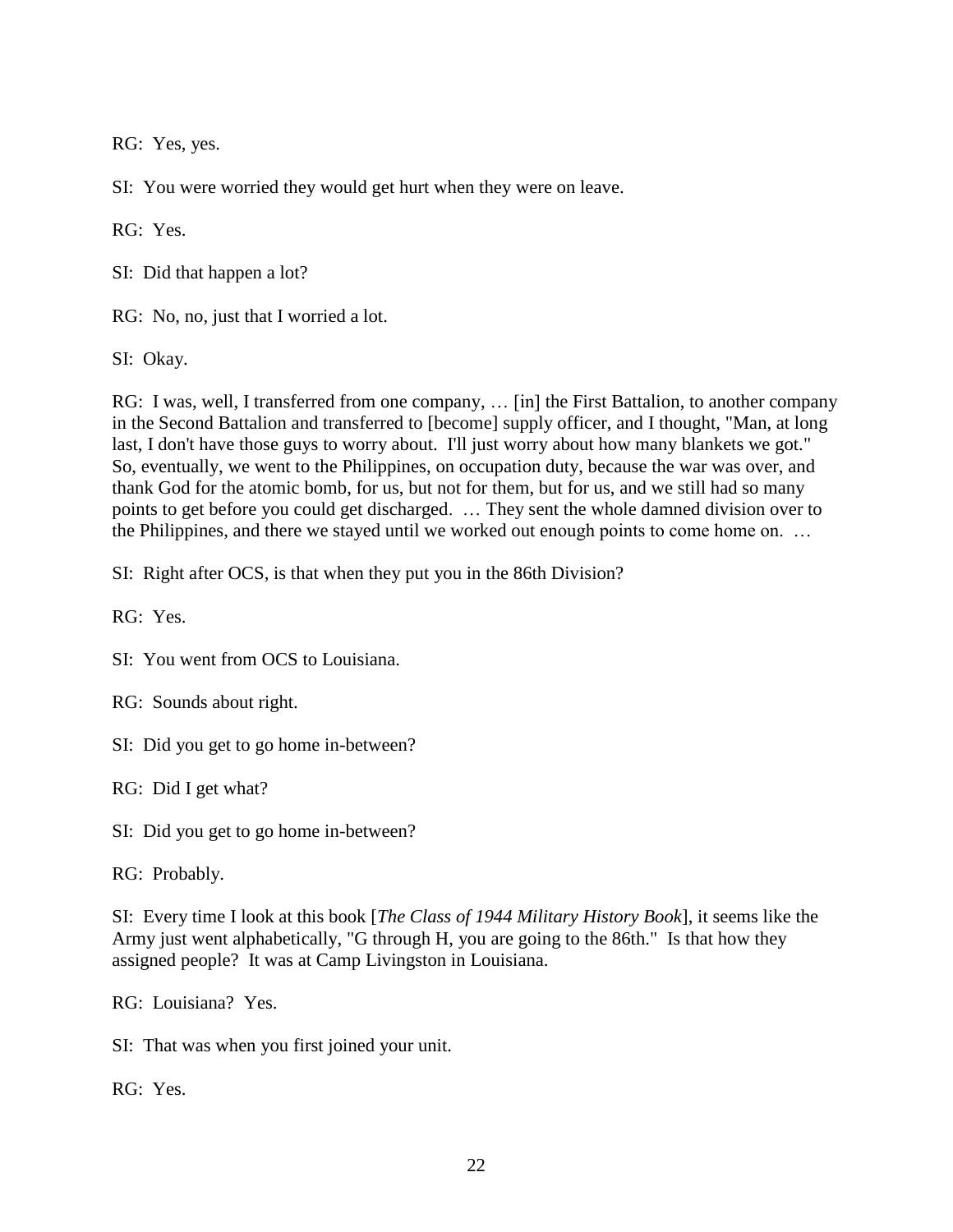SI: Had the unit already been in existence before you joined them?

RG: Yes.

SI: Tell me a little bit about that, taking control of your unit. You mentioned that you worried a lot about your men, but did it take awhile to get to know them and to get them to trust you?

RG: Well, I think back on it, and think; where'd they come from, Oklahoma? Where'd they activate that 86th, somewhere out West, Oklahoma? …

SI: It could be Oklahoma, or the Midwest, probably.

RG: Midwest, somewhere.

SI: A lot of the guys in the unit were from Oklahoma.

RG: I thought so.

SI: It [*The Class of 1944 Military History Book*] says the unit was activated in Texas.

RG: Oh, I don't know.

SI: I do not know if that means it was a Texas unit or not.

RG: Well, it was just another day, I don't know. Me and the military were not "buddy" buddies, really.

SI: What would you do in an average day during training with your men?

RG: What'd we do?

SI: Yes.

RG: Went on the range, we did physical/athletic events, did close-order drill, tried to get to know who they [the soldiers] were, tried individual discussions, individual talk. [I] put a lot of dependence in my sergeants, because they were a lot closer to the enlisted men than I was, than I ever would be. It's not one of my favorite discussions. I'm not happy with the military.

SI: Okay. Did you like your sergeants? Did you think they were good non-commissioned officers?

RG: No, I just was there. I was just there. I was not good, not bad, I was just there.

SI: Okay. What about other places that you trained in the United States? I know the division went out to California.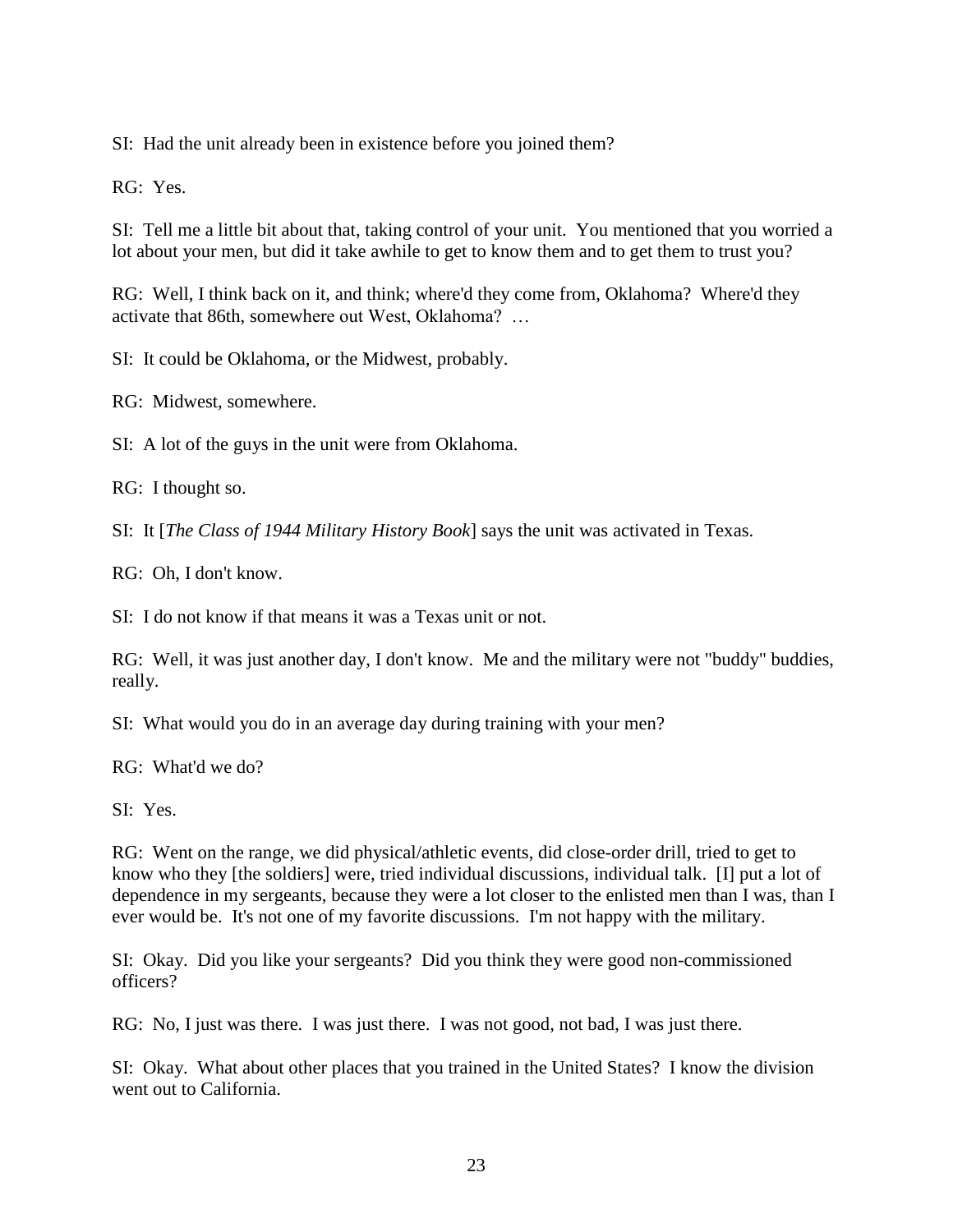RG: Yes. We went from Louisiana to California, San Clemente Island, off of California. We did amphibious landings. We were going to attack Japan. We were going to be the Japanese invasion force, and [would have] climbed down the rope ladder on the side of a troopship and get into a little DUKW boat with a drop front ramp, where you're going to open up and get shot at while you walked down that ramp, wade through the water up to your neck, soaking wet and can't move, up the beach, full of sand, just not a happy situation. [I am] just not the kind to wave the flag and say, "Follow me." …

SI: Were you apprehensive about going into combat at that time or did you start to feel this way afterwards?

RG: No, I was just spoiled rotten, because I … didn't want to have to work through all that hard work. … Well, anyway, we went to California, went through that, and then, after awhile, we went to the Philippines.

SI: You went to Europe first, right?

RG: Beg your pardon?

SI: You went to Europe first, right?

RG: Oh, yes, we went to Europe from; oh, I got ahead of my story. I got ahead of my story. Where'd we go from Livingston? From Livingston, we went to California? No. That's right; yes, we went to California, and then, we got on a train and came back through Canada, … came all the way across the country in the train, through Canada, to; it's not Boston. What's that Canadian place?

SI: Newfoundland?

RG: Who?

SI: Newfoundland?

RG: Yes, the village, the harbor.

SI: Nova Scotia?

RG: Oh, well, the harbor, where we got on a troopship.

SI: It says Camp Myles Standish.

RG: No, that's not right.

SI: Okay.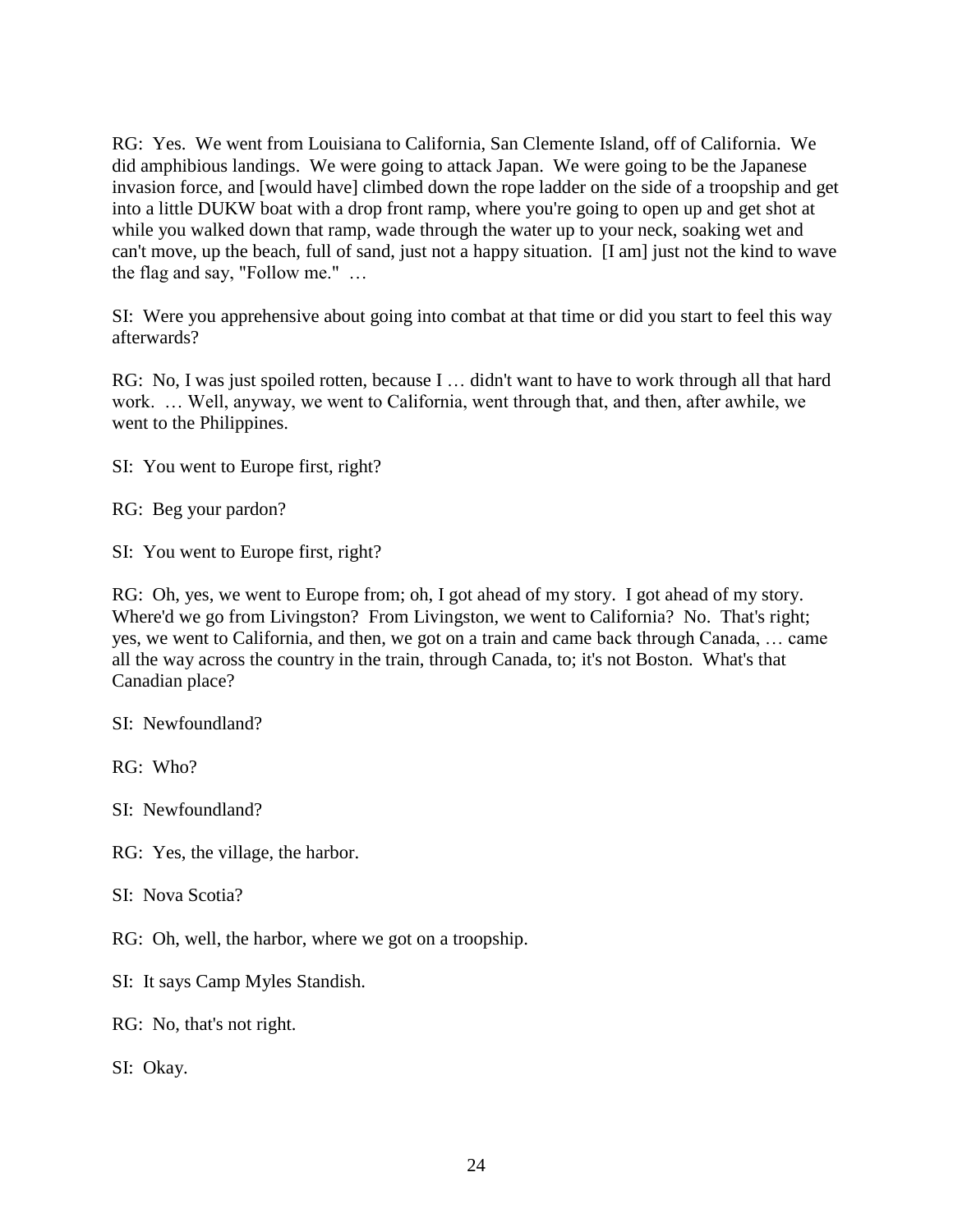RG: … I mean, that may be right, but I don't recall Myles Standish. I'm thinking of the harbor.

SI: Goose Bay? That is all right. We can put it in later.

RG: Well, anyway, we got on troopship to Le Havre, France. All right, we got through [to] the troopship. All right, now, I'm in France. Where do you want to go now, … up through Belgium?

SI: What was the voyage like going over to Europe?

RG: What was the what?

SI: What was the boat trip like, on the troopship?

RG: I don't know what you're after.

SI: What was it like to get on the ship and go over to Europe? Were there any submarine alerts? What were the conditions like on the ship? Were you concerned about going into combat then?

RG: Well, we got onboard ship and we got a place to sleep in these tiers, four or five deep, down in the bottom of the ship. … I was trying to recall about whether you had to go up on deck to smoke or whether you could smoke down [below]. You couldn't smoke down in that hold. It would be a gas chamber. No, I don't know. I just know we got there.

SI: You landed in Le Havre.

RG: Yes.

SI: How quickly did they get you to the front?

RG: I don't even know what month we got to Le Havre. What month was it?

SI: This says April, April of 1945, near the end of the war.

RG: … Is that where they had the cigarette camps, Camp Lucky Strike?

SI: Yes.

RG: That's the cigarette camps?

SI: Yes, Lucky Strike, Chesterfield.

RG: That's where we went, Camp Lucky Strike.

SI: Okay.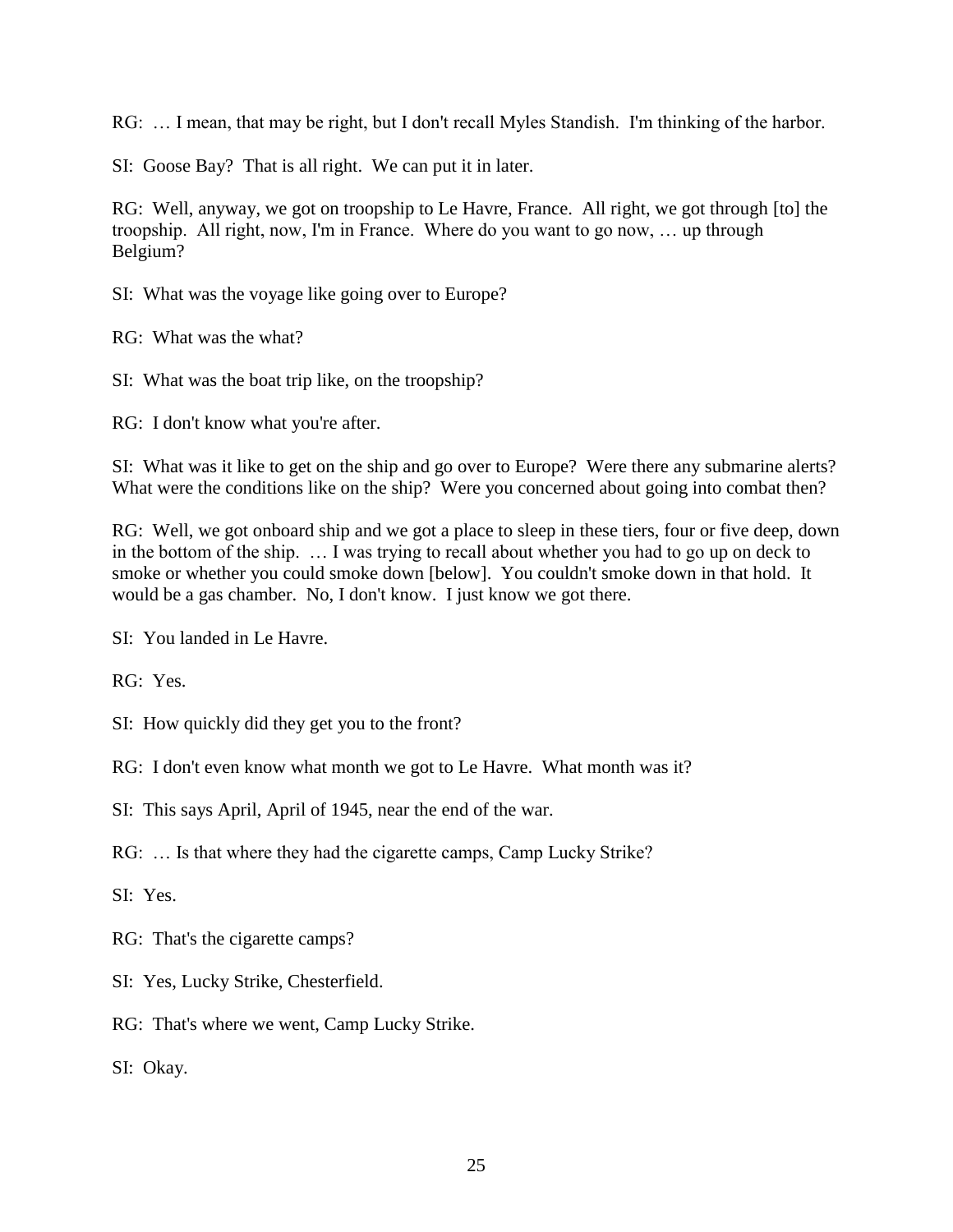RG: And I don't know how long we were there. We could have been there a month, we could have been there two, I have no idea how long, but I know we headed up through Belgium, and then, over east into Germany, and, by the time we got to that thing that became known as the Bulge, it was winter. So, if we got in Le Havre in April, May, June, July, it took us all the way up until December to get to the Bulge. [Editor's Note: The Battle of the Bulge had ended prior to the 86th Infantry Division's arrival.] … I never claimed, never thought I'd freeze to death before or since like I did that winter in Germany. … That was the coldest I was, ever been, before or since, and, finally, … I don't think we ever fired a shot, and we never … went down to Paris, never got out of Germany. … Where'd we get on the boat? We go back to Le Havre, to get out of Europe? I don't remember.

SI: Do you remember any of the places where you fought?

RG: No.

SI: No?

RG: No.

SI: Do you remember where your first day in combat was?

RG: I don't think we ever had any combat. I don't think we ever fired a shot. Maybe we did, maybe I [did]; I have no recollection of anything in Germany, except the cold, freezing, freezing to death.

SI: Were you involved in the crossing of the Danube, the attack across the Danube?

RG: Yes. We crossed the Rhine somewhere, the Rhine or the Danube, and we crossed the Rhone. Is there a Rhone River?

SI: Yes.

RG: I don't know, that was a hundred years ago; no help.

SI: Okay.

RG: No help.

SI: Did your unit suffer any casualties in Europe?

RG: Well, I don't remember writing any "Dear John" letters, or "Dear Mom." I don't remember any major conflict, but maybe there was and I wasn't there, or maybe I was asleep that day. I have no recollection of any major casualties or any major attack. ... Military was just not my thing. I just don't remember.

SI: What was life in the field like?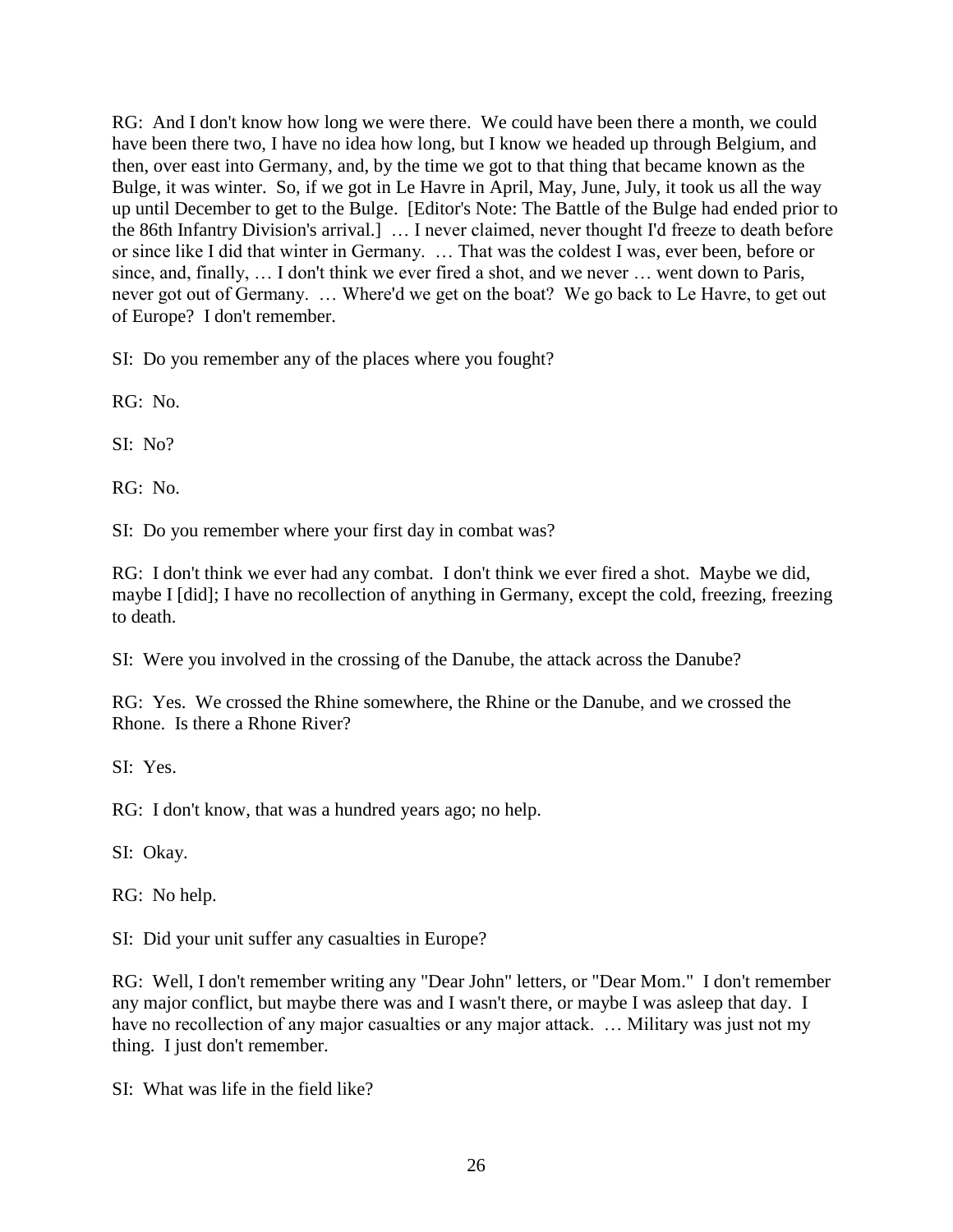RG: The who?

SI: What was life in the field like? You mentioned it was very cold. Were you living in a foxhole or did you have a tent?

RG: I think we didn't set up tents. We didn't set up anything that's permanent. The only thing that I recall is getting in six-bys, trucks, and driving all the way through the mud and the sleet and the snow, and, surely, we must have slept somewhere, but would it be possible that we drove into town and slept in houses?

SI: That could be possible.

RG: We drove into town and we'd see a nice-looking house and somebody'd say, "You take that one," and so, we'd go in, shout, with rifles, and whoever was there, [we] would say, "*Raus*, ten minutes, *raus*, ten minutes," and we'd sleep in their house. Then, we'd stay there until we got ready to go, and then, we'd leave, but we'd been eating their food and sleeping in their beds. So, we did not set up camps and set up tents any place that I remember.

SI: Were a lot of these towns that you were in pretty beat up by the war?

RG: Not appreciably, not appreciably. They were very livable, very livable.

SI: Did you have adequate food supplies and other supplies?

RG: I don't know. We never went hungry. I don't know what we ate. I don't remember.

SI: Did you have a chance to interact with any of the civilians, besides telling them to leave the house?

RG: No. We had a language barrier right to start with. No, I have no recollection.

SI: Did you ever see any German prisoners or any German soldiers?

RG: No.

SI: Okay.

RG: Not in our [area], not where we were.

SI: Before you came back to go to the Philippines, how far did you push into Europe? Was it into Austria?

RG: … We ended up back down in France. We made an arc from Le Havre, Belgium, Germany, down back down into France and back to Le Havre. We got on a boat to come home, and to go back to Oklahoma. That's where we got off in New York, then, back to Fort Dix.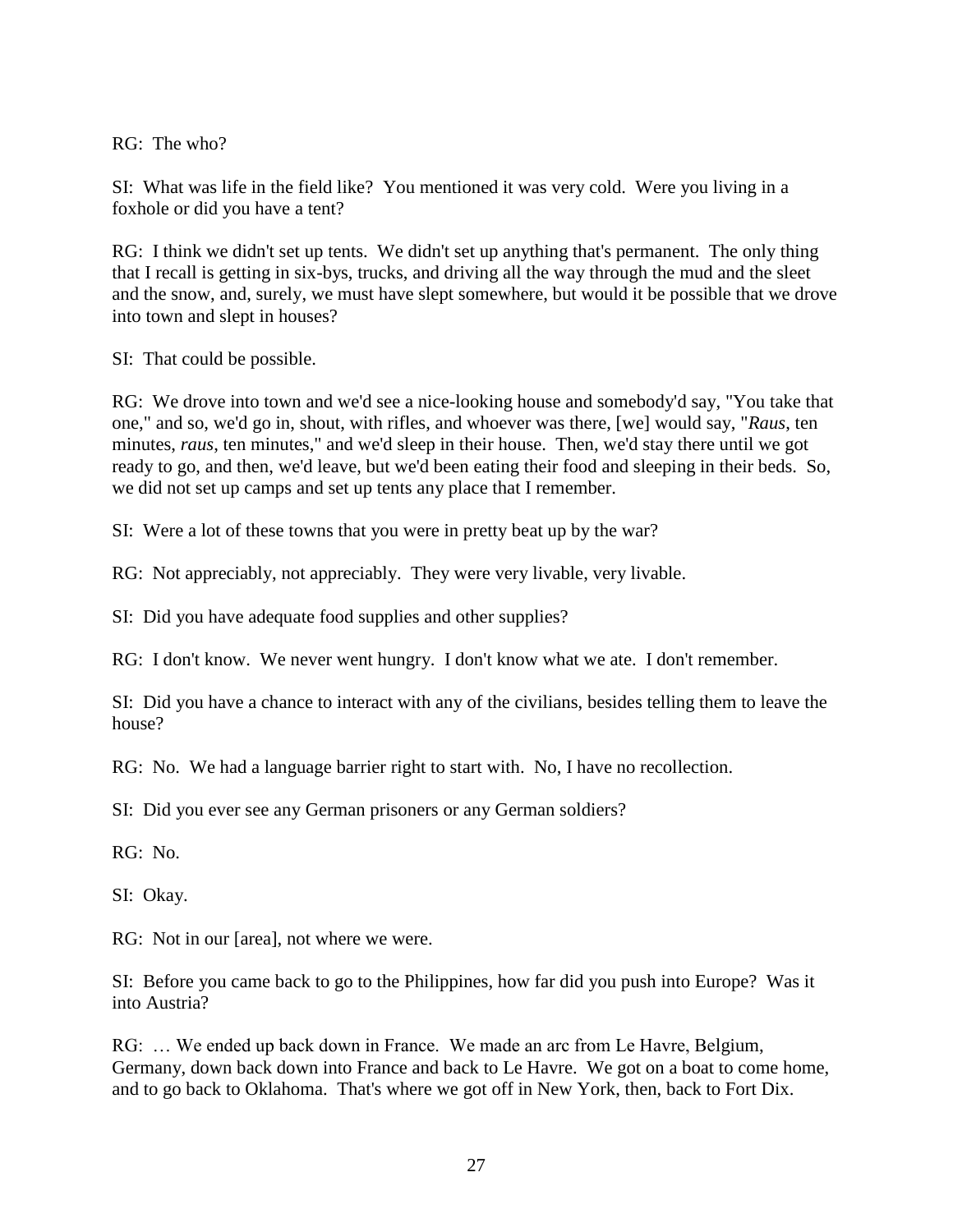Then, we got a train from someplace; New Brunswick? I don't know where we got a train out of Fort Dix, but … that took us to Oklahoma and there we were, in the middle of summertime, in Oklahoma, with winter wool clothes, cooking, and, eventually, we got issued summer clothes, but we cooked in Oklahoma with those winter clothes. Then, I guess, from Oklahoma, we went to California again, didn't we? … Then, we did the Marine [style landing training], over the side, into PT boats and going to [make a] beach landing, and then, they dropped the bomb and said, "Okay, you can go home after a bit. We'll take you to the Philippines and leave you there."

SI: Where did you do the landing?

RG: Where was what?

SI: You said you went into the boats and did a landing. Was that in the Philippines?

RG: No, that was out in California.

SI: Okay. That was more training before you went over to the Pacific.

RG: … Yes. It's really funny that our daughter and her family are living in California and they're living in the same town that we did a hundred years ago, today. [laughter]

SI: San Luis Obispo?

RG: Beg your pardon?

SI: San Luis Obispo?

RG: Yes. They're living in the same town … where we did. They said they walked down, looked at the same house we lived in, the same street we lived in.

SI: Did your wife come with you this time?

RG: Yes.

SI: Okay. How did you feel when you were sent to the Pacific? Were you upset that you had to go back overseas?

RG: Well, I wasn't too happy about it, but, by that time, … I think I was a regimental supply officer and hoping for a promotion to captain, which never came. … I did get that Combat Infantryman's Badge, but I never got any other badge for anything [else], and I wasn't too happy about going to the Philippines, but we had some good times there, with still a lot of the same group that we'd been to [Europe with]. Well, like Jeanne said, this guy, Sid Foster, his wife still lives in California, we just talked to her. … He's been dead for a few years now, but we still talk to her; whatever.

SI: Did you get to socialize a lot with the Rutgers men that were in the 86th?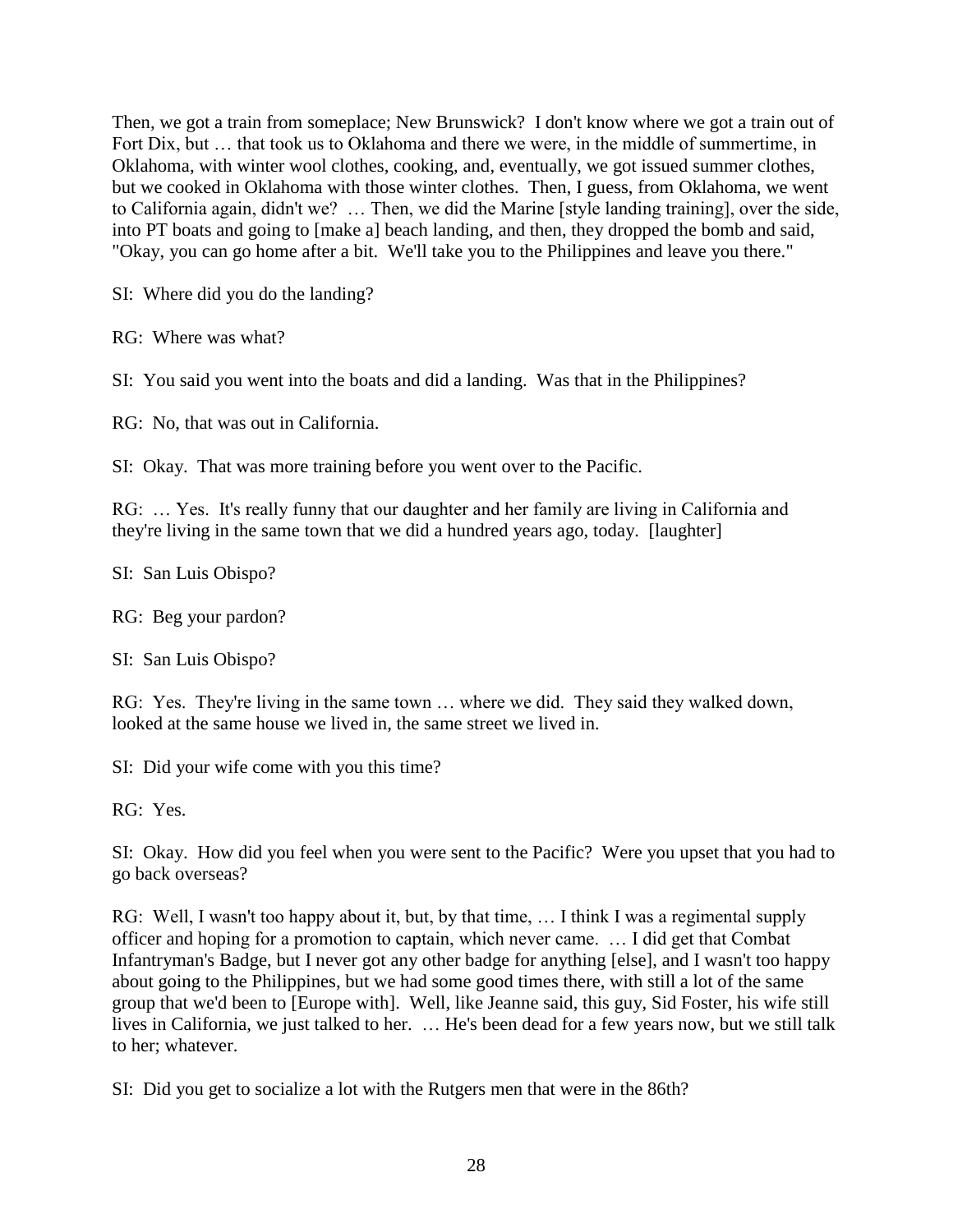RG: No. … I think I went back for one of our reunions. Is there a date on that?

SI: No. Actually, this is blank. Was it in 1994 or 1999? I know there was a reunion of the Black Fifty in 1999, I think.

RG: … Well, I haven't been back for; I don't remember. I didn't write it down, when I went back, but people are leaving us. I read the thing in the back of the [Rutgers alumni] magazine about the classes and it said, "Oh, so-and-so, how long ago, how long ago, how long ago;" whatever.

SI: When you were in the Philippines, did you get to meet the natives or interact with the local Filipinos at all?

RG: Yes, but I didn't keep any addresses or didn't meet any long lost brothers or any friends in there. Oh, I can tell you a story about [that]; I fell down. … I hurt my shoulder in here, after we lived here, [Woodstown], hurt my shoulder, my elbow, my hip, my ankle, when I fell down, anyway, went through the normal procedure of X-rays and stuff. … After a bit, the doctor said, "You have to have some therapy to get your arm moving again." … I couldn't hold a cup of coffee in this hand then. Well, anyway, I went to therapy down here, in our part of the Friends Village, and the guy who was the therapist was a Filipino, which I didn't know. He was just another man and, after I'd been there for two or three times, we got to know each other and I asked him what his name was, and he spelled it for me, and I said, "That sounds like some people I used to know a long time ago." He says, "Who was that?" and I said, "They're in the Philippines. We had a little place outside of Manila called Marikina," and he said, "Well, it's funny you should mention that," he says, "because I'm a Filipino. I came here and I'm a registered therapist. I went to school here," and I said, "Well, you remember Manila?" and he said, "I know Manila very well." I said, "Do you remember the brewery, the San Miguel brewery?" He says, "Oh, yes, I used to drink their beer all the time," and, well, anyway, from then on, we just chitchatted about [the] Philippines. … I asked him if the Hukbalahaps were still active and whether they were raising hell, and he says, "No, we used to go up in the north end, up in the far, far north end, where it was cooler," and I said, "Yes, we used to spend weekends up there where it was nice and cool." I can't remember the name of that now. Well, anyway, yes, … that's the only tie I've had with the Philippines, but I had that tie here with this guy.

SI: Could you tell me a little more about that? What were you doing in the Philippines?

RG: What did we do?

SI: Yes.

RG: Nothing, just sit around, wait for, well, nothing, try to find some entertainment, I mean, drink a lot of beer, go to the … cooler places, and, of course, you had so much; well, at that time, I was the supply officer, so, oh, I'd take a little boat and go down to some of the islands and pick up some dead bodies and bring them back for the Graves Registration people, … and, while I was out in the little boat, why, it was handy to enjoy a cruise. So, I stole a little time and drove a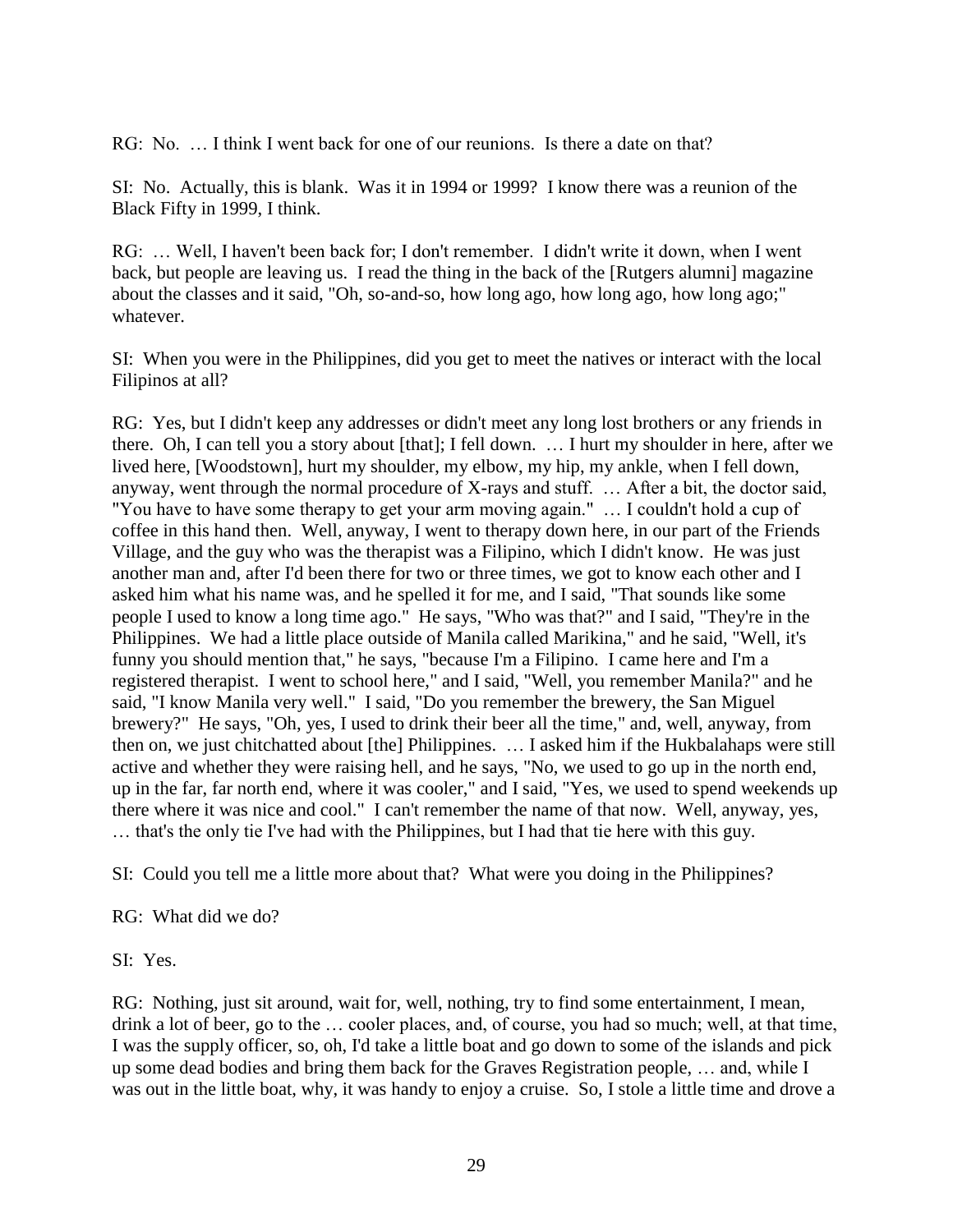jeep around, stole a little time to go up to [the] north end, … but, no, we didn't have any formal schedule that we had to follow. We're just waiting for time to get enough, build points to go home, which happened after awhile.

SI: You mentioned that you knew about the Hukbalahaps.

RG: Yes.

SI: Did you have to go out and patrol for them or do anything else?

RG: No. No, we didn't. It was just a name. … We never had any contact with them, just read about it in the paper.

SI: Okay. The people that you knew in the Philippines, the American soldiers, were they anxious by that time to get home? Was there a lot of unrest about how slowly people were getting home?

RG: You mean GIs, you mean Americans?

SI: Yes.

RG: Oh, yes, we were all [anxious]; everybody said, "Just sit still. Every day is another day. Just sit still, nothing you can do about it. Don't get all excited," which is what we did. We just waited and waited. One day, they said, "All right, everybody's name begins with 'G,' … line up here." I don't even remember how we got home, ... must have been on another troopship, but where did we get onboard, Manila?

SI: Probably Manila.

RG: Don't know, don't know.

SI: What happened after you came back to the US?

RG: Well, the first thing I did, or the first thing we did, was, see, we had our first daughter by that time, and I guess we started looking for a job. … No, the first thing I did was to go back to Rutgers, and I talked with Prof. Helyar, H-E-L-Y-A-R, Prof. Helyar, good, old soul, fine gentleman. I explained who I was, where I'd been and why I was there, and could he help me get back into school or do I have to start all over again or would I pick up where I left off? … cried the blues and cried and cried on his shoulder, and thank God for Prof. Helyar; I don't know what he did, but his word was law. Whatever Helyar said … was the law, and he said, "Now, I want you to go back to school and take a course called 'Beef and Sheep.'" I said, "Jesus Christ, beef and sheep, I don't know a damn beef and sheep." … He says, "Any damn fool can pass it. Now, you've got to pass that." Well, that was a snap course. It was a "gimme" course, and I said, "I never finished that requirement of history," and he said, "History, I think you are history. Scratch that." So, he scratched that. So, what it amounted to was, I took one course in beef and sheep, which I have no recollection about whatsoever, and this would be in, what, '45, '46?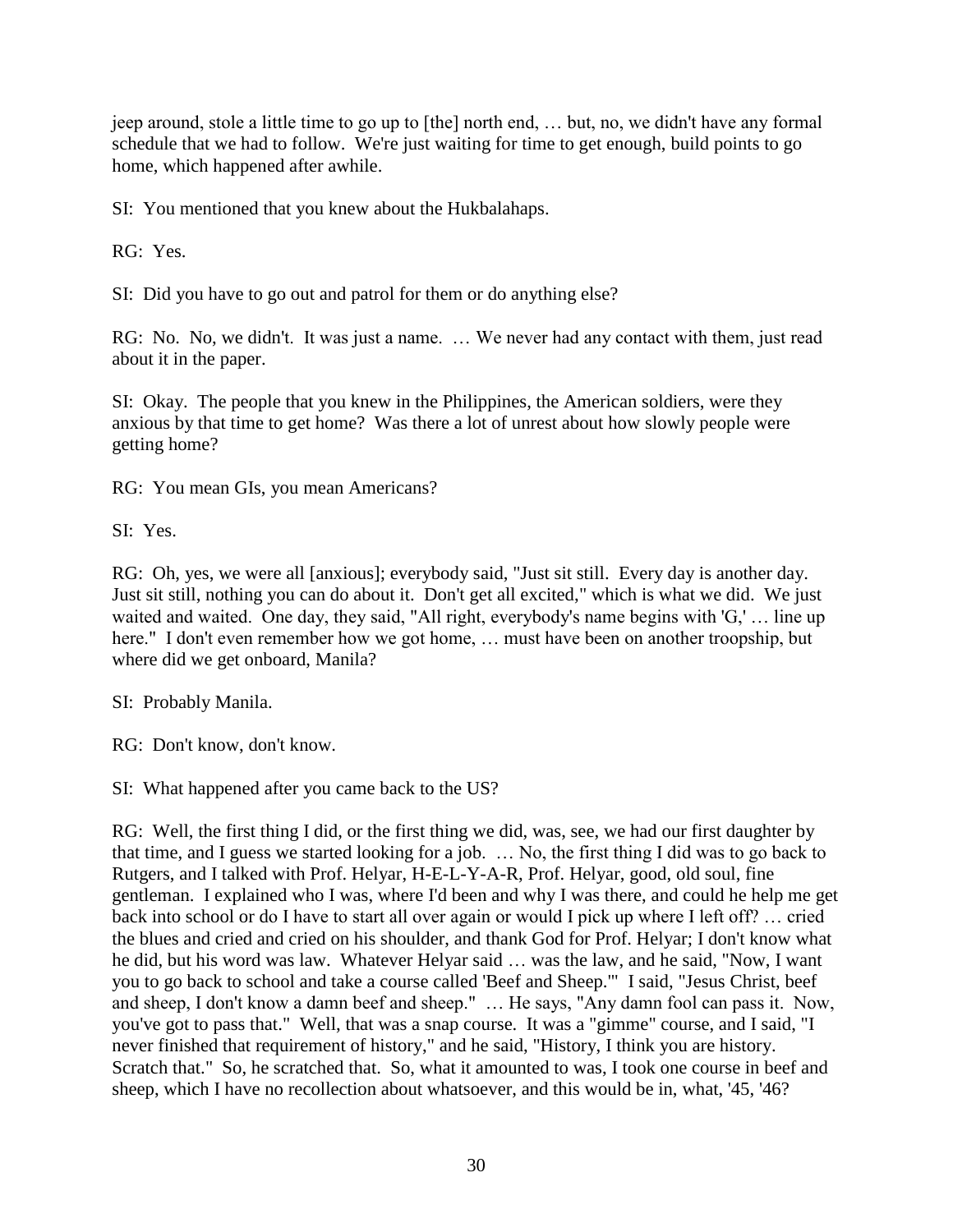SI: Yes.

RG: Well, and that was my return to college, and I graduated in June of '47, and that was because it was already too late for June '46, and I got a job in Salem County as assistant county agent, had to be in '46.

SI: Was it difficult to find work then, with all of the GIs coming back?

RG: ... No. I remembered the advice about Middlesex County, so, I deliberately stayed away from that and tried for Salem, figured that was far enough away to be safe, and I got the job in Salem as assistant county agent. … It had to be '46, I guess. I don't know. Time slips by.

SI: Yes.

RG: Time slips by, and I came down here and met with their ag board, and Harvey Beal was on the board, Marvin Coombs was on the board. Harvey Beal was from Friesburg, which I mispronounced and called "FRYS-burg." You remember junk like this, insignificant junk like this, but, anyway, [he] corrected me in how to say it, a village, and, of course, he's dead, Marvin Coombs is dead, … (Miller's?) dead and they're all gone.

SI: Can you give me a …

RG: Anyway, they said, "If Rutgers will hire you, we'll hire you." So, I became assistant county agent, been here for thirty years, before; be right back.

SI: Sure.

[TAPE PAUSED]

SI: Let me put the recorder back on. I am looking at a copy of *Today's Sunbeam* from November 14, 1977. There is an article here, the headline of which is, "Robert 'Bob' Gardner is Honored Guest at Agricultural Dinner." There is a photo of you and your wife and William Brooks, Jr.. Do you want me to read this or do you want to tell me about this, or give me a little bit of an idea about your career?

RG: I just wanted you to see it, to make sure the dates were right.

SI: Sure. It says you first came to Salem County in 1947 when you were assistant agricultural agent. Then, you became a senior county agent ten years later, in 1957, and then, in 1960, you were made a full professor at Rutgers. Can you tell me a little bit about your career as a county agent, what you did and some stories?

RG: Well, it was informal teaching. You don't have a classroom, you don't have students, you don't give grades, and I really liked working with some farmers, mostly all farmers, but, every once in awhile, you find a son-of-a-bitch someplace that you don't want anything to do with, but,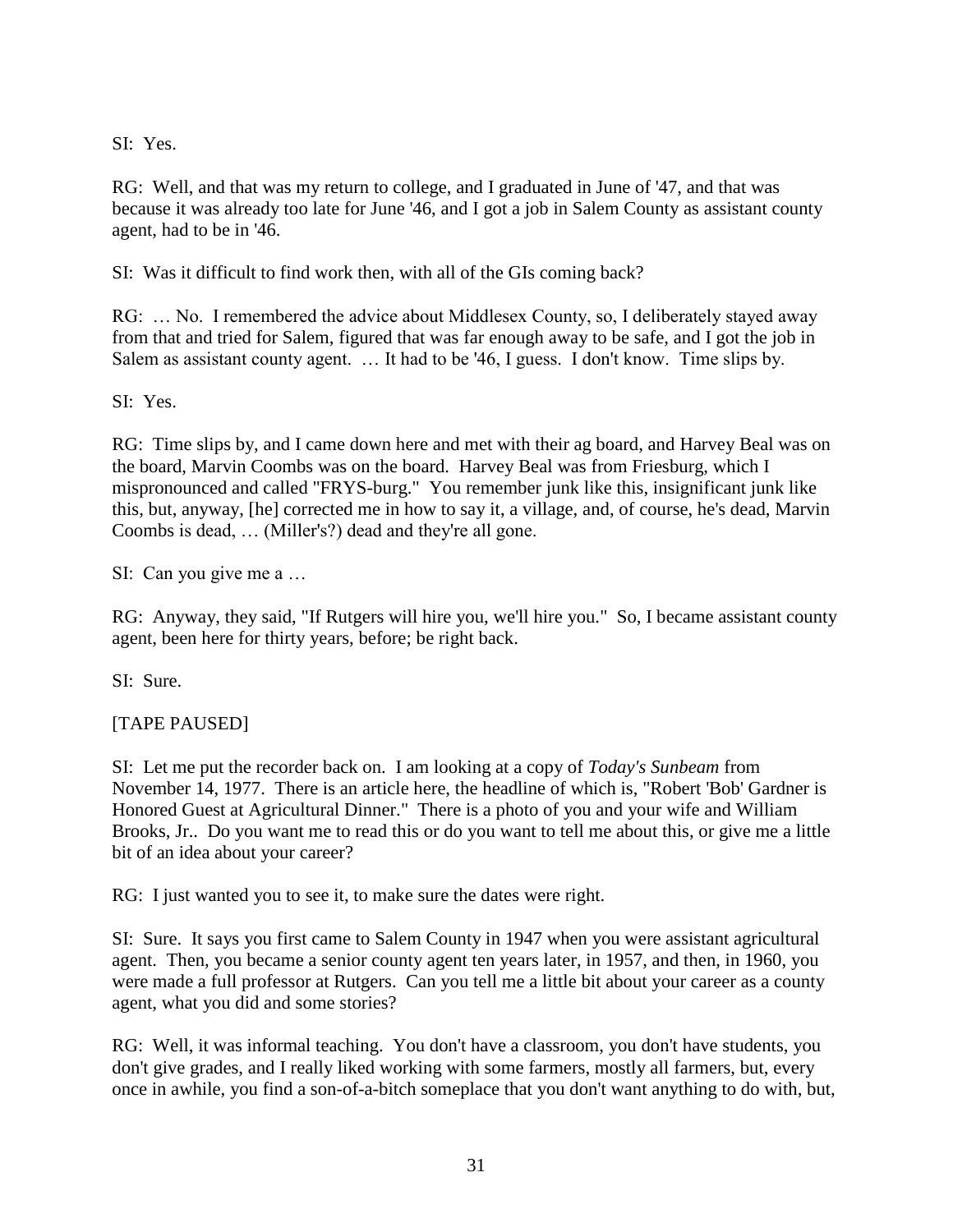most of the time, they're all "the salt of the earth." I always loved to introduce new varieties. Campbell's came up with a new tomato variety. Rutgers came up with a new tomato variety. A place out West came up with a new corn hybrid. They started zapping [them with] nuclear [energy], treating some barley seeds, and some of them panned out and some of them didn't, but I would love to go find (John Doe?), (Billy Ross?), Billy somebody, say, "Look, I've got four new varieties I'd like to have you plant. When you're planting corn or when you're planting soy beans or when you're setting out tomato plants, can I have ten feet of a row and I'll hand set these and you treat them just like your normal [crop], treat the rest of the whole field, and, come harvest time, we'll see whether ... the new ones are any better than the old ones?" and I would love these, quote, "field demonstrations." … After the mature date, if we had anything to talk about, either good or bad, I would send out a postcard to our mailing list of people interested in that particular crop. Maybe I wouldn't send it to a dairy man if it's going to be about sheep, or something like that, … and say, "At seven o'clock on Tuesday night, stop by So-and-So's farm on road so-and-so in so-and-so and look at the new tomato variety," or, "look at the tulip variety," look at that, and this was my classroom. Sometimes, there'd be four people there, sometimes, there'd be forty people there, depending on how much interest there was in a new anything. … That's where I got my enthusiasm for Extension work, because it was so timely. If it didn't have anything to do with anything, you ignored it. I mean, … you weren't like you were teaching a bunch of students that didn't give a damn, because anybody that showed up at seven o'clock on route so-and-so was interested, otherwise, they wouldn't have been there, as compared to going to a school, a formal school, five days a week and talking to a bunch of heads that didn't have any interest in it whatsoever. I could get turned off just like that and say, "The hell with you guys. You don't care, I don't care," but, if I've got five guys out here on Route 45 at seven o'clock at night, they're interested, I'm interested. So, that's my theory of Extension work. [laughter]

SI: Would the farmers also bring problems to you and ask for your help with them, problems that they were having on their farms?

RG: Well, depends a little bit. If they're having a problem with a Puerto Rican labor guy, I'm no help to them. If they're having a problem with nematodes [roundworms], I'm a help.

SI: Okay.

RG: I can help, but that, I mean, being a "father confessor," was not a big issue.

SI: What were some of the big problems that people would bring to you that you would try to help them with?

RG: Well, Kelly Brothers, out here, were great carrot growers, mostly for Campbell's, but it doesn't make any difference who they were for. They grew a lot of carrot and the carrots were being eaten up with nematodes. So, I'm not in a position all by myself, but with the Extension people at Rutgers, who I can call on, I said, "What kind of a fumigant you got that kills nematodes?" and they suggest such-and-such, but one of the drawbacks was, it had to be covered. You couldn't just spread it on the ground and let it be there. You had to put plastic or put something on top of it. Well, anyway, this made it pretty expensive, [by the] time you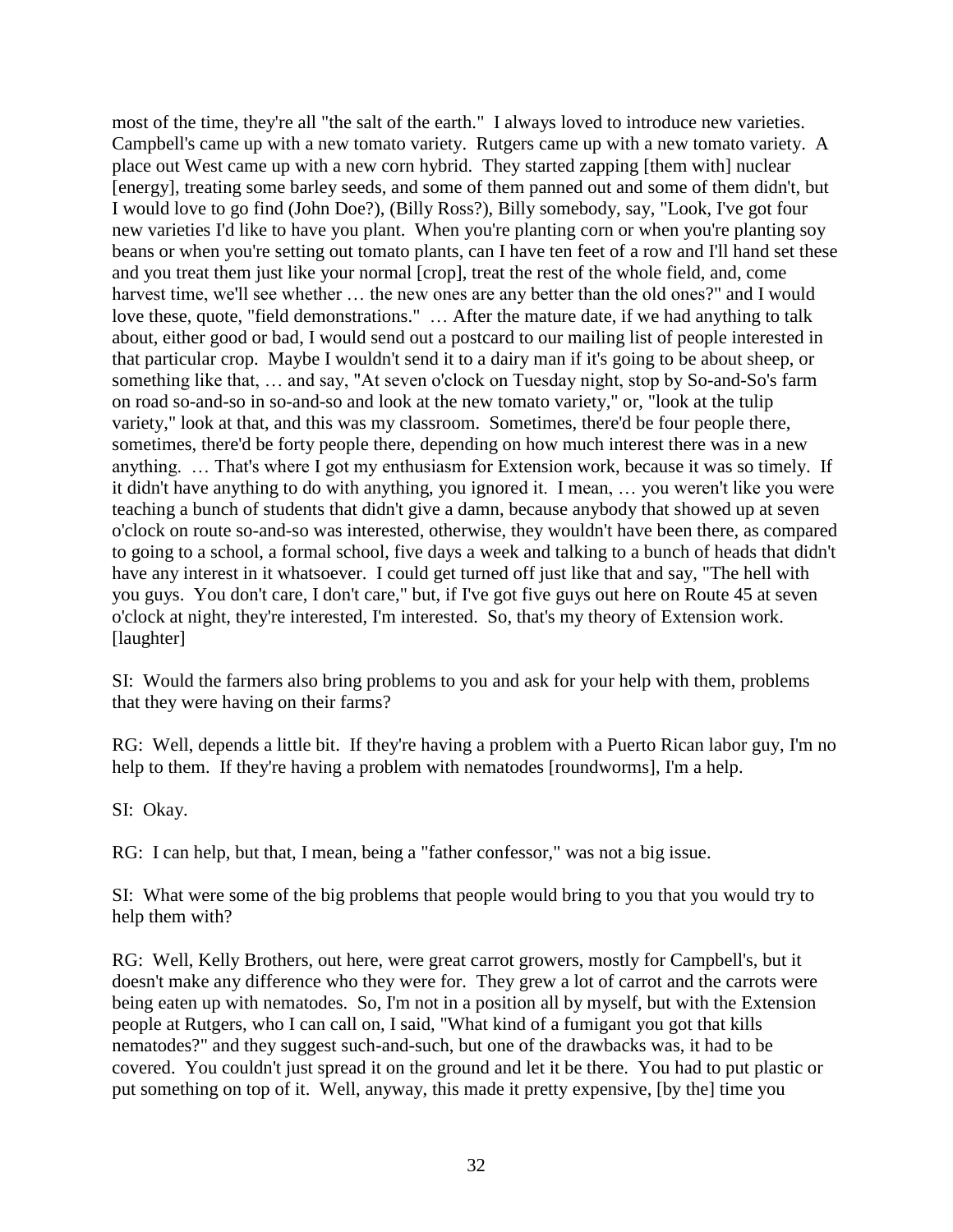bought the chemical and bought the plastic, both, but they agreed to a trial, and whatever the chemical was, it worked and it killed the nematodes and … did not hurt the carrots. All right, so, that's one example of a thing. … Another one is, in those days, … all the fresh market growers were using a thing called cold frames. They were just pieces of glass over eight-inch board … and there was no heat involved, except from the sunshine, and, if it was a cloudy five days, there was no light in there at all. All right, so, and the ventilation, there's no ventilation, except when the owner went around there and lifted up a corner and shoved a two-by-four on the edge, underneath it, to let some [air] in. Well, anyway, this was the beginning, and I'm not solely responsible for it, but this was the beginning of all these hothouses you see. … When you drive down any road, you see (tons of these?); there'd be miles and miles and miles of these. Well, that was the beginning, and the next step was to put a heater inside, which cost you money, because you had to buy oil for it, but, then, put a fan inside and put it in there, and one of the things that I saw [was]; that's a table. All right, now, on this table, we have a popup toaster, just an ordinary kitchen toaster. Behind this table, we have an ordinary kitchen fan. This is electric, this is electric, and this heats the whole thing and that keeps your little flowers all growing. All right, from this little, simple thing of a kitchen toaster and a house fan has evolved into this whole thing now, with a heater like that and a fan like that, for, what? two hundred feet long, but this is a farmer's idea, which has come full circle to these nursery men who are building these great places, with big heaters and big fans.

SI: That started in Salem County.

RG: Yes. That's it, okay. [laughter]

SI: You mentioned that you had one daughter. Do you have other children?

RG: Two daughters, one in California and one in Connecticut. They're both married and both have family, and I guess they're both working. Well, no, ... I don't know whether one of them is working or not. She was ready to quit; she's ready to retire. [laughter]

SI: Is there anything else you would like to add about any part of your life, World War II, Rutgers or your career in the Agricultural Extension Service?

RG: No, if I've satisfied everything you want. …

SI: Yes. You have given me a great overview of your life and some great stories, but, if there is anything that we missed, I want to go over that.

RG: Well, I think, I don't know whether you're interested in the military, but you're much too heavy on the military to suit me. I have no use for the goddamned military.

SI: You did not like the military.

RG: As you could tell, I've tried to forget ninety percent of it. As far as after coming to Salem, after seeing Sussex County, after seeing Somerset County, I have nothing good to say about [the] Northeast concentration of people. Hunterdon County, Gloucester County, that's getting pretty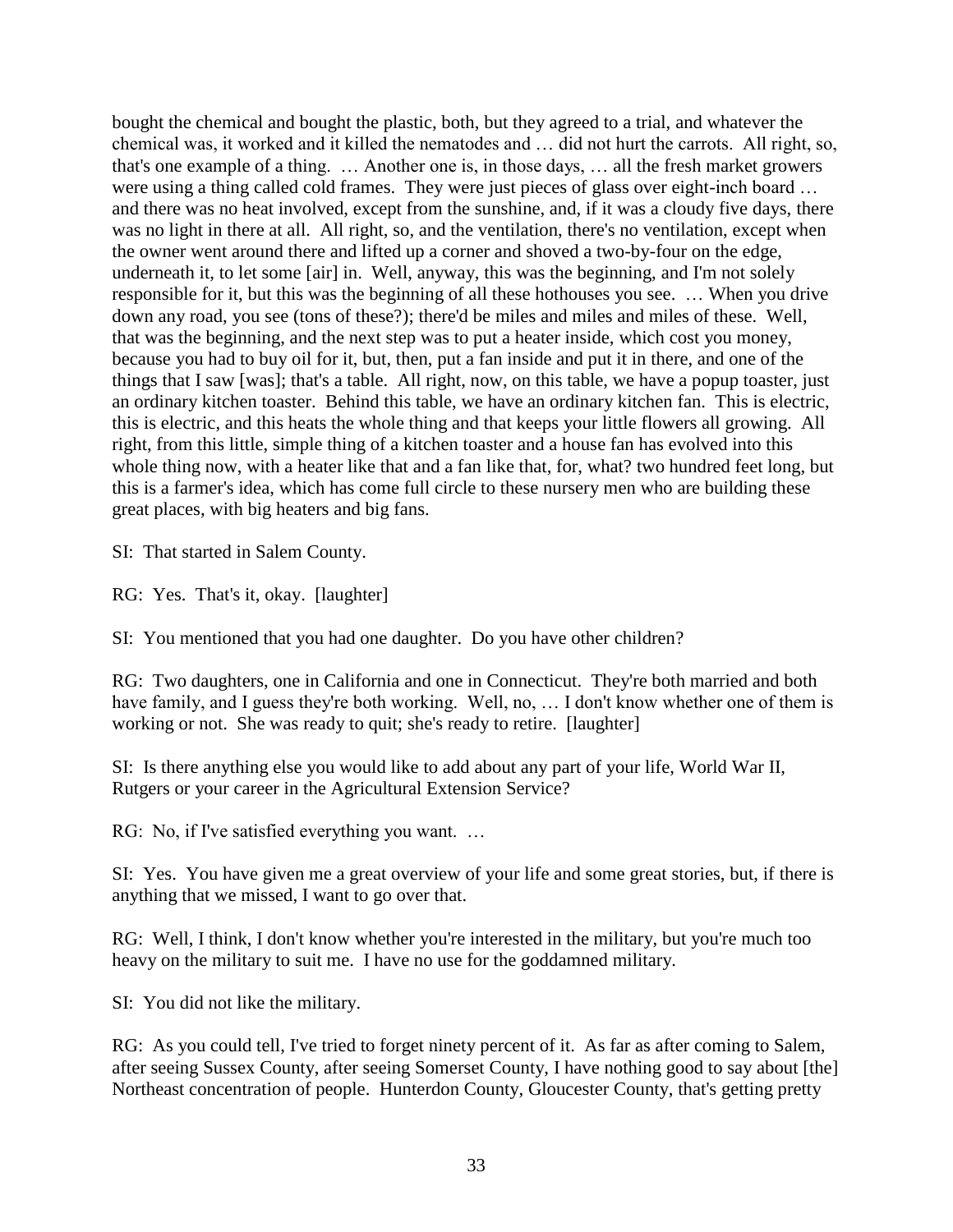shaky. … When Gloucester County gets full, Salem County'll fill up, but I think Salem County is a pretty county, which sounds ridiculous to say any county is pretty, but, when you see [fields where] you've got anything but white potatoes, thirty acres of white potatoes, in bloom, full bloom, it's the most glorious sight in the world, barley, wheat, oats, in full bloom, through twenty acres, beautiful, pasture, alfalfa, alfalfa for hay and pasture for grazing, beautiful, green, green, green, twenty acres of green, beautiful. Animals in that pasture, whether they be beef cows or whether they be dairy cows, they're beautiful, just wonderful. Salem County is one of the prettiest counties in the whole world. I don't care what you say about Oklahoma and about Texas or anyplace else, but Salem County is a pretty county and I'm just very, very happy to be able to have spent … ninety percent of my life here. I don't know, there's not another bit left to go, but I enjoy what's here. I'm rapidly aging, I'm blind in one eye, I'm deaf in one ear, I'm short legged in one leg, and there's just so many things I wanted to do, but I never had time to do. I was commodore of the ... local boat club. I enjoyed the water. I enjoy having our own little boat, little eighteen-foot outboard. I enjoyed duck hunting, goose hunting, and the social life. We belonged to Rotary Club at one time, don't have it anymore, and we went to Australia and New Zealand as representatives of the Rotary Club. I've been a president of the local Rotary and I've had a lot of fun. I've had a lot of experiences that you can't buy. … Either you live through them or you don't, and I'll never be a national hero, or even a Salem County hero, but I've enjoyed what opportunities I've had; let it go at that.

SI: Okay. Do you want to say anything about your volunteer work with the fire company?

RG: … Yes. Well, okay, we moved here. … We lived in Elmer. It was the only place we could find to live. The office was in Salem, but I still had to commute back and forth. So, we lived in Elmer. One of our neighbors was a fireman and I joined the Elmer Fire Company when we moved there. When we moved out of … Elmer and went to Salem, I joined the Salem Fire Company and, when we moved out of Salem to Quinton, I moved to [the] Quinton Fire Company. So, counting all three of them, oh, and I was the chief in [the] Salem County Fire Police, which you have to be a member of a fire company first, then, you have to be a fire police for that company first. So, I was a fire police, and, eventually, I was chief of that, and I've stopped now. I couldn't any more direct traffic now because I couldn't [hear]. If a tractor trailer was behind me, I wouldn't be able to hear him or see him, whatever. So, yes, I had a lot of time with that. If you want to check up on some dates, you can look at the dates. I want them back.

SI: Sure. Okay. This is a plaque, with a golden hatchet, a fireman's hatchet, "Presented to Robert E. Gardner in appreciation of fifty-six years of dedicated service to the Quinton Fire Company on February 7, 2004." That is very nice. I think you were good on all your dates, or pretty close. [laughter] You left the US on February 19, 1945, for Europe. You arrived on March 14, 1945. You returned in June of 1945, left June 4th, arrived June 19th. Does AP mean the Philippines? All right, I assume AP is the Philippines. It says you left the US for the Philippines August 21st and arrived September 13th. Were you on the boat when you heard about V-J Day? [Editor's Note: Mr. Gardner indicates that he was.] Okay. What was that like? Do you remember any celebrations?

RG: No.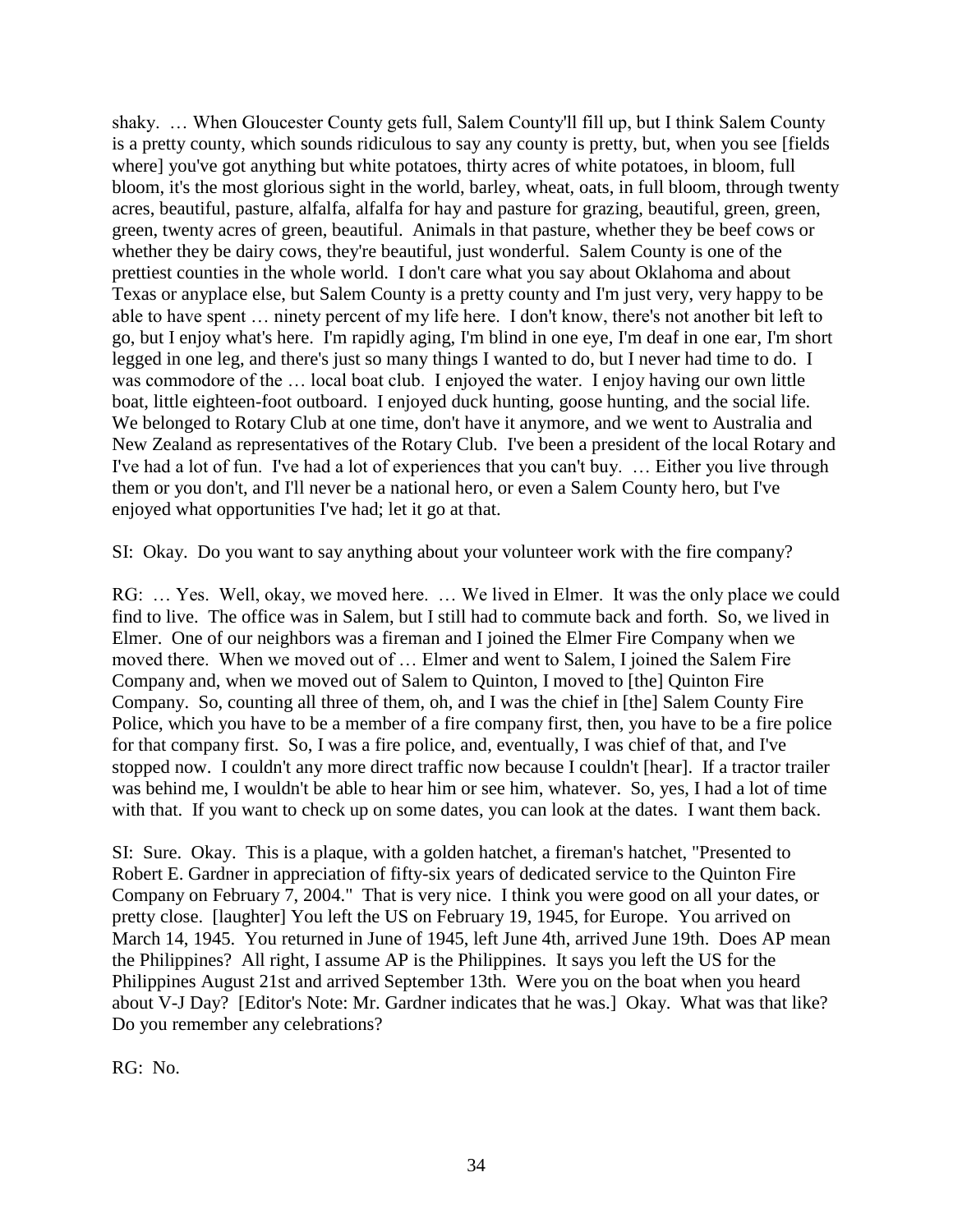SI: It says you left the Philippines in June of 1946 and returned home on July 15, 1946. Do you think that your experiences in World War II have affected your life afterwards or changed who you were?

RG: Oh, I can't [say]; I guess all I can say is, Roosevelt sure knew how to run a war, better we should have had … one now, Republican [or] Democrat notwithstanding, … I mean, no endorsement intended. [laughter]

SI: You admired Roosevelt.

RG: Yes, for running the war.

SI: Do you remember when you found out that he had died and if there was any reaction to that news?

RG: No, not really.

SI: Thank you for bringing out all the documents. Is there anything else you would like to add?

RG: ... Did you write down any of this?

SI: No, I did not write it, but I read some of it onto the tape. I just wanted to make sure we knew when you went overseas and when you came back and when you went to the Philippines.

RG: Put you back in the file. That's right, down in the bottom; all right.

SI: Thank you very much.

RG: You're done?

SI: Unless you want to add anything else.

RG: I've blubbered more than I should have already.

SI: [laughter] No, believe me, you did not, but thank you very much. I appreciate your time and everything you have done.

RG: Well, as I say, I think I'm a better writer than I am a talker. [laughter] ...

SI: All right. Thank you very much.

---------------------------------------------END OF INTERVIEW-------------------------------------------

Reviewed by Emily Shapiro 12/9/09 Reviewed by Stephanie Student 12/9/09 Reviewed by Shaun Illingworth 12/10/09